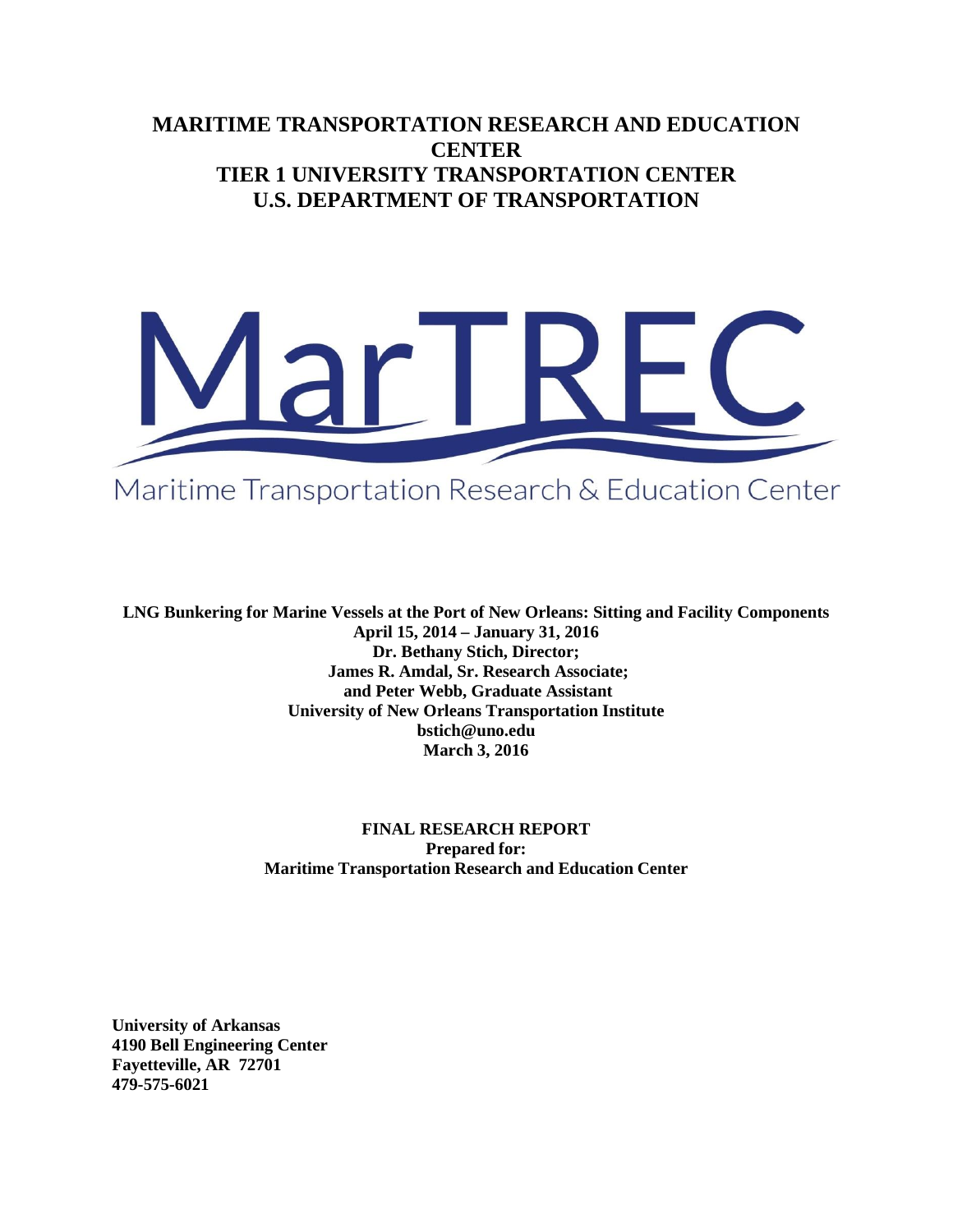## ACKNOWLEDGEMENT

*This material is based upon work supported by the U.S. Department of Transportation under Grant Award Number DTRT13-G-UTC50. The work was conducted through the Maritime Transportation Research and Education Center at the University of Arkansas. The authors also wish to acknowledge the contributions of Nicholas Puczkowskyj, Brittany Waggener, and Colin Ash.*

## DISCLAIMER

*The contents of this report reflect the views of the authors, who are responsible for the facts and the accuracy of the information presented herein. This document is disseminated under the sponsorship of the U.S. Department of Transportation's University Transportation Centers Program, in the interest of information exchange. The U.S. Government assumes no liability for the contents or use thereof.*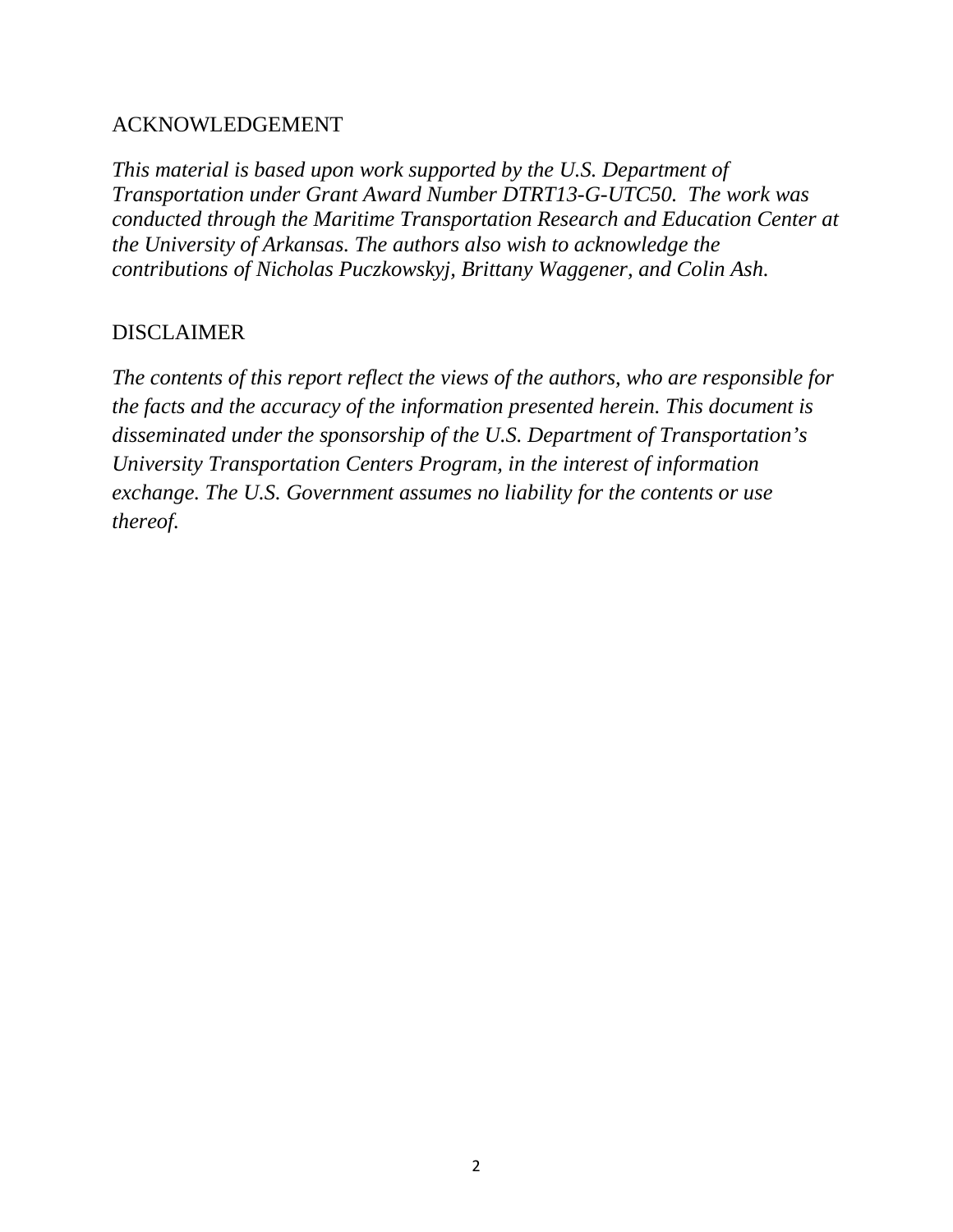# **TABLE OF CONTENTS**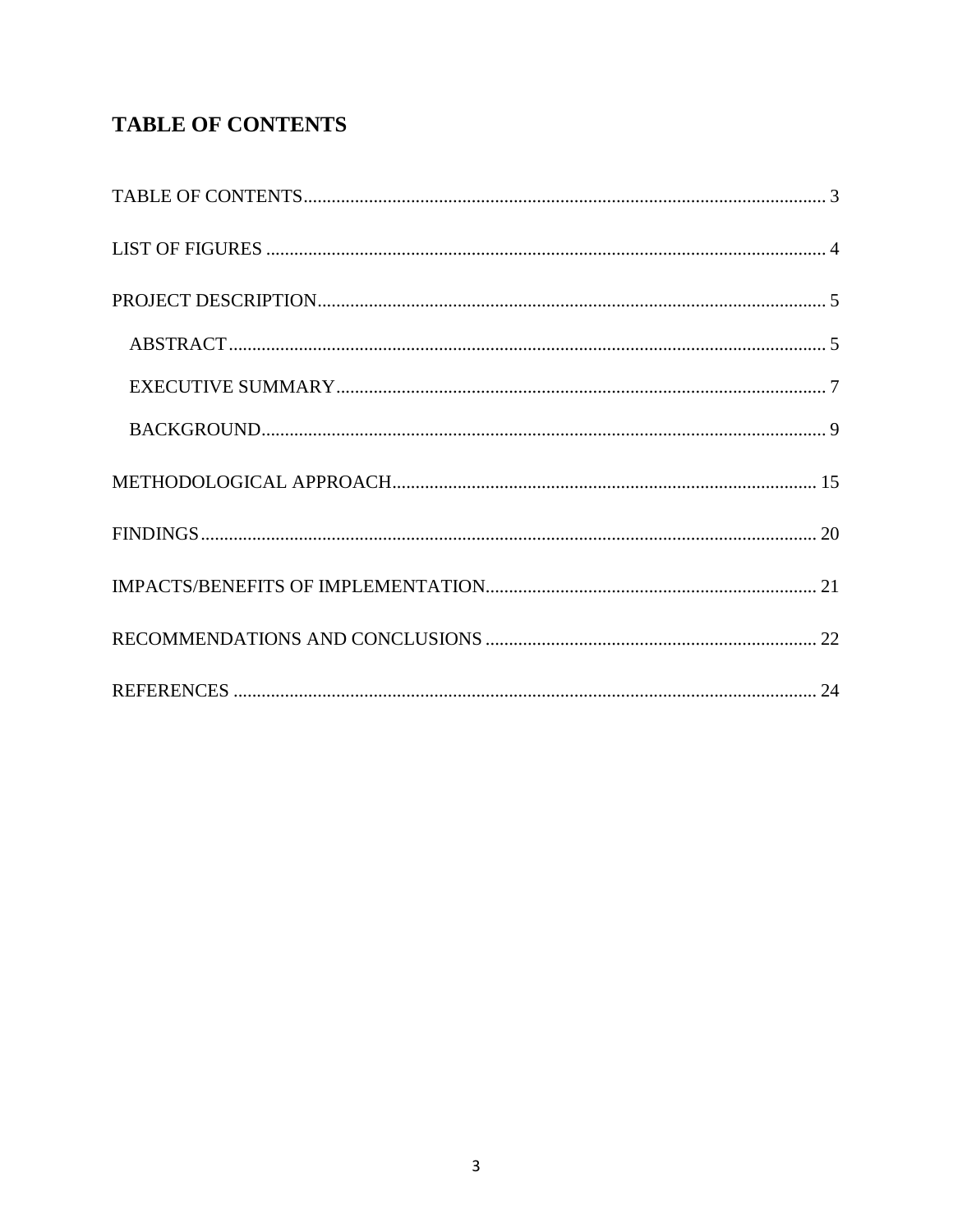# **LIST OF TABLES/FIGURES**

| Figure 1. Harvey Gulf International Marine Offshore Vessel , Port Fourchon, LA 2015 (Piellisch, |
|-------------------------------------------------------------------------------------------------|
|                                                                                                 |
| Figure 2. Cheniere's LNG Export Terminal, Cameron Parish, LA (Dlouhy, 2014)                     |
| Figure 3. Sabine Pass Liquefaction Projects: Trains 1-4 (Supply Update: Gulf of Mexico &        |
|                                                                                                 |
| Figure 4. Monthly Nominal Natural Gas Prices 2005-2015 (Natural Gas Intelligence)  12           |
| Table I - Developing LNG Based Projects in the Industrial Corridor within the Port of South     |
|                                                                                                 |
|                                                                                                 |
| Figure 5. North American LNG Import/Export Terminals (McAllister & Jones, 2012) 14              |
|                                                                                                 |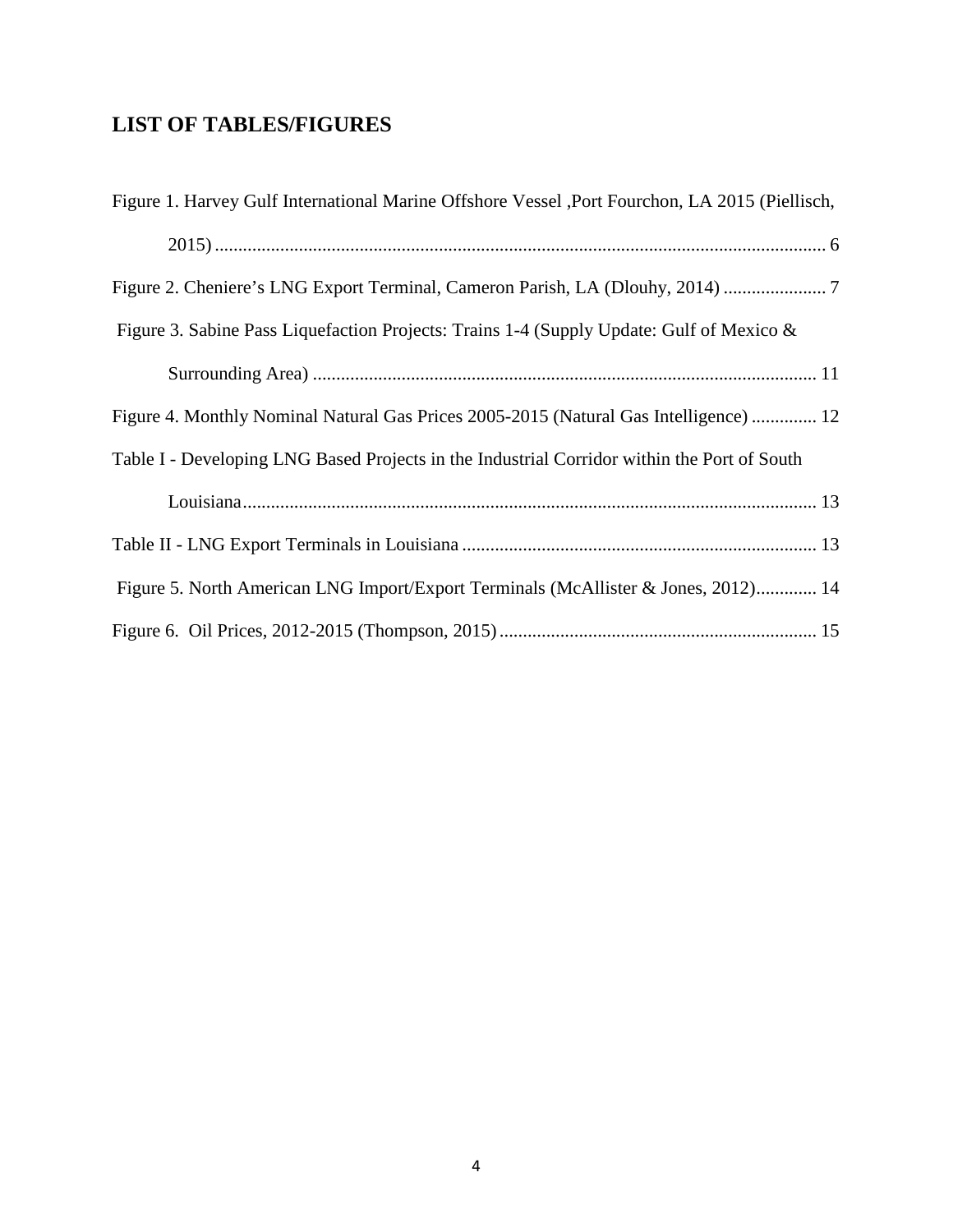### **PROJECT DESCRIPTION**

#### **ABSTRACT**

This paper represents the efforts by the Merritt C. Becker, Jr. UNO Transportation Institute (UNOTI) to assist the Port of New Orleans (PONO) in evaluating the feasibility of equipping the PONO for the storage and shore-side infrastructure needed for fueling vessels powered by Liquefied Natural Gas (LNG). The report gives the current status of various projects that have been built according to site-specific applications of best practices in the industry and related regulatory agencies. This project was initiated in the summer of 2014 when the Port of New Orleans tasked UNOTI with investigating the feasibility of an LNG bunkering facility within their jurisdiction. Since that time, crude oil prices have been falling significantly. At their peak they were in excess of \$115 per barrel. Today, the price per barrel is roughly \$37. This is a decrease of \$80 over a very short period of time. Consequently, as indicated by an 18 month literature review, key person interviews and discussions with a knowledgeable group of regional stakeholders, the extended duration of depressed oil prices (which continues downward) has the marine fuel component of the maritime industry in a holding pattern regarding the widespread adoption of LNG for marine vessels.

However, this is not the case for either LNG as an export commodity or as an industrial feedstock within Louisiana. There are significant LNG export terminals under various stages of development with the first project being Cheniere's Sabine Pass LNG Export Terminal, which plans to ship its first LNG cargo in January 2016. Along the chemical corridor between New Orleans and Baton Rouge, LNG is fueling an industrial renaissance with over \$22B being committed for industrial plant expansions or new builds, principally for the petrochemical and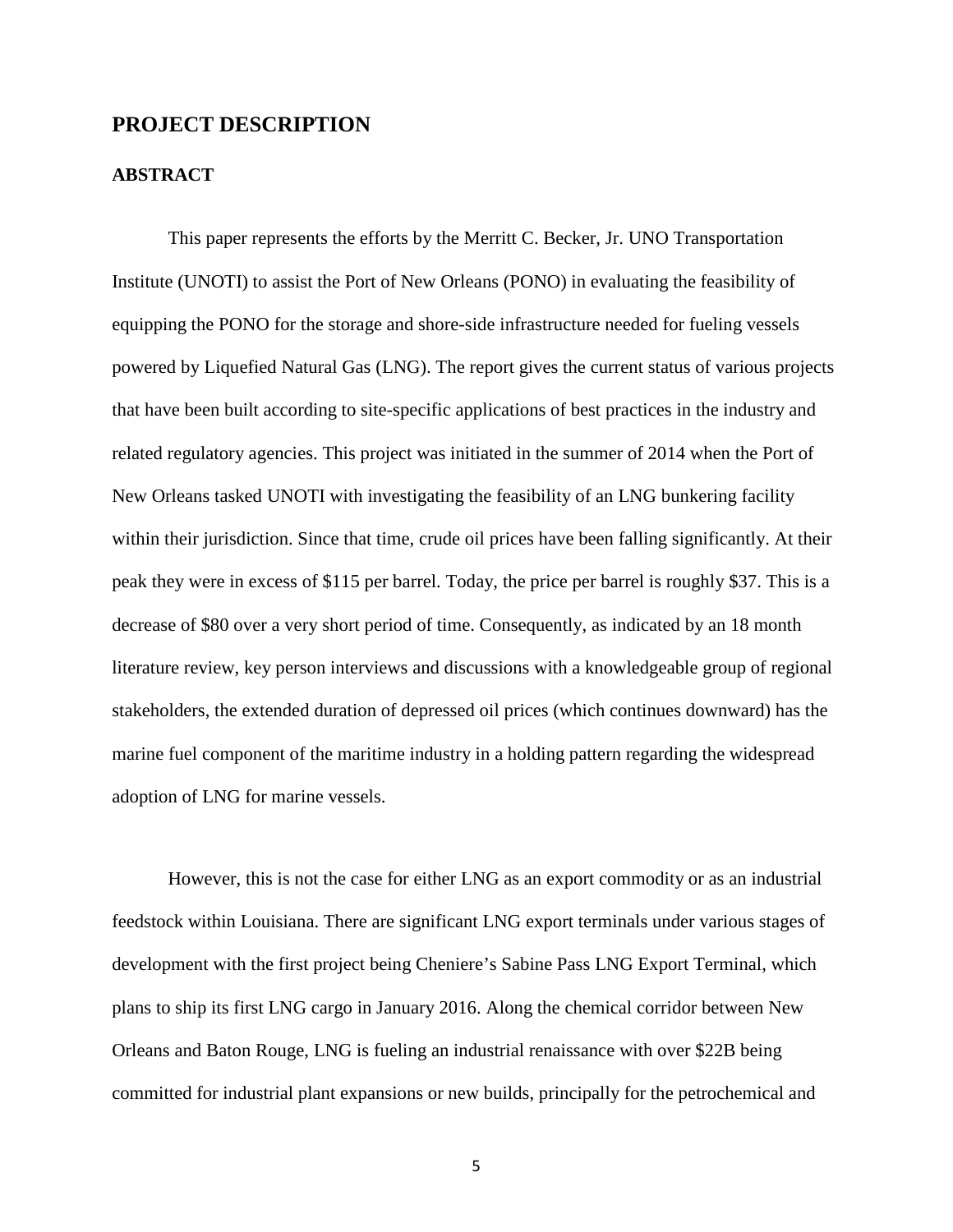fertilizer sectors. Collectively, the state is seeing over \$80B being committed for LNG related projects in all categories, with another concentration of projects south of Lake Charles, LA. Most recently two projects were announced in Plaquemines Parish, downriver of New Orleans, on both the East and West Banks of the Mississippi River. These additions show the geographic distribution of LNG Export Terminals statewide.



Figure 1. Harvey Gulf International Marine Offshore Vessel ,Port Fourchon, LA 2015 (Piellisch, 2015)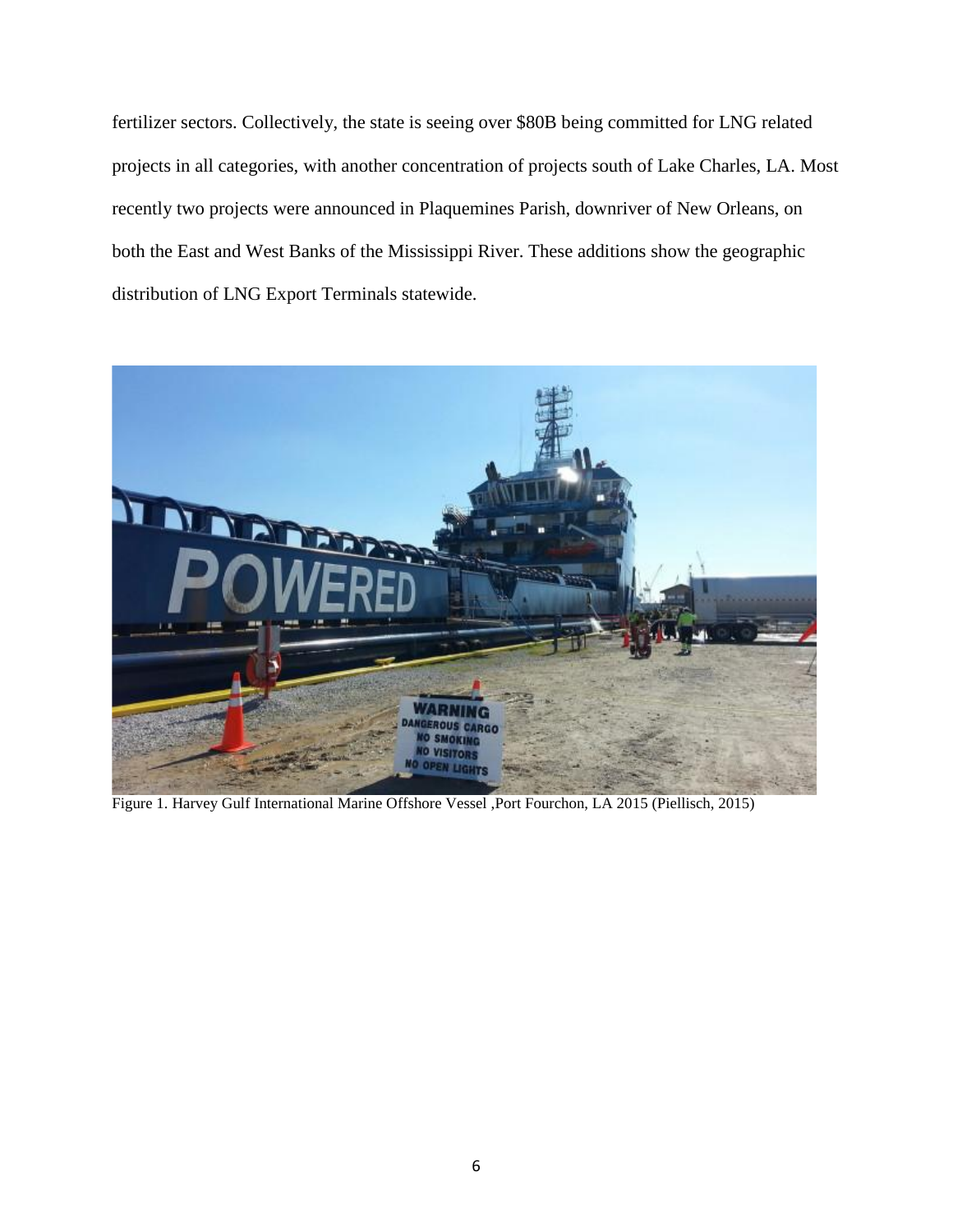

Figure 2. Cheniere's LNG Export Terminal, Cameron Parish, LA (Dlouhy, 2014)

### **EXECUTIVE SUMMARY**

The University of New Orleans Merritt C. Becker Transportation Institute (UNOTI) was approached by the Port of New Orleans in 2014 to develop an assessment of best practices regarding the construction of shore-side LNG bunkering facilities and the overall feasibility of the LNG fueling facility. When this request was made, the maritime industry was expected to convert their fleets from diesel to LNG, due to fuel cost savings and in compliance with planned environmental regulations. However, when OPEC began dramatically decreasing the price of crude oil in the mid-2010s, these cost incentives ceased to exist, especially the economic factor. LNG is less expensive than diesel, but the cost of retrofitting vessels for LNG or new-building LNG fueled vessels currently negates its use. We reached this conclusion after many open-ended interviews with regional and Port stakeholders as well as a focus group with United States Coast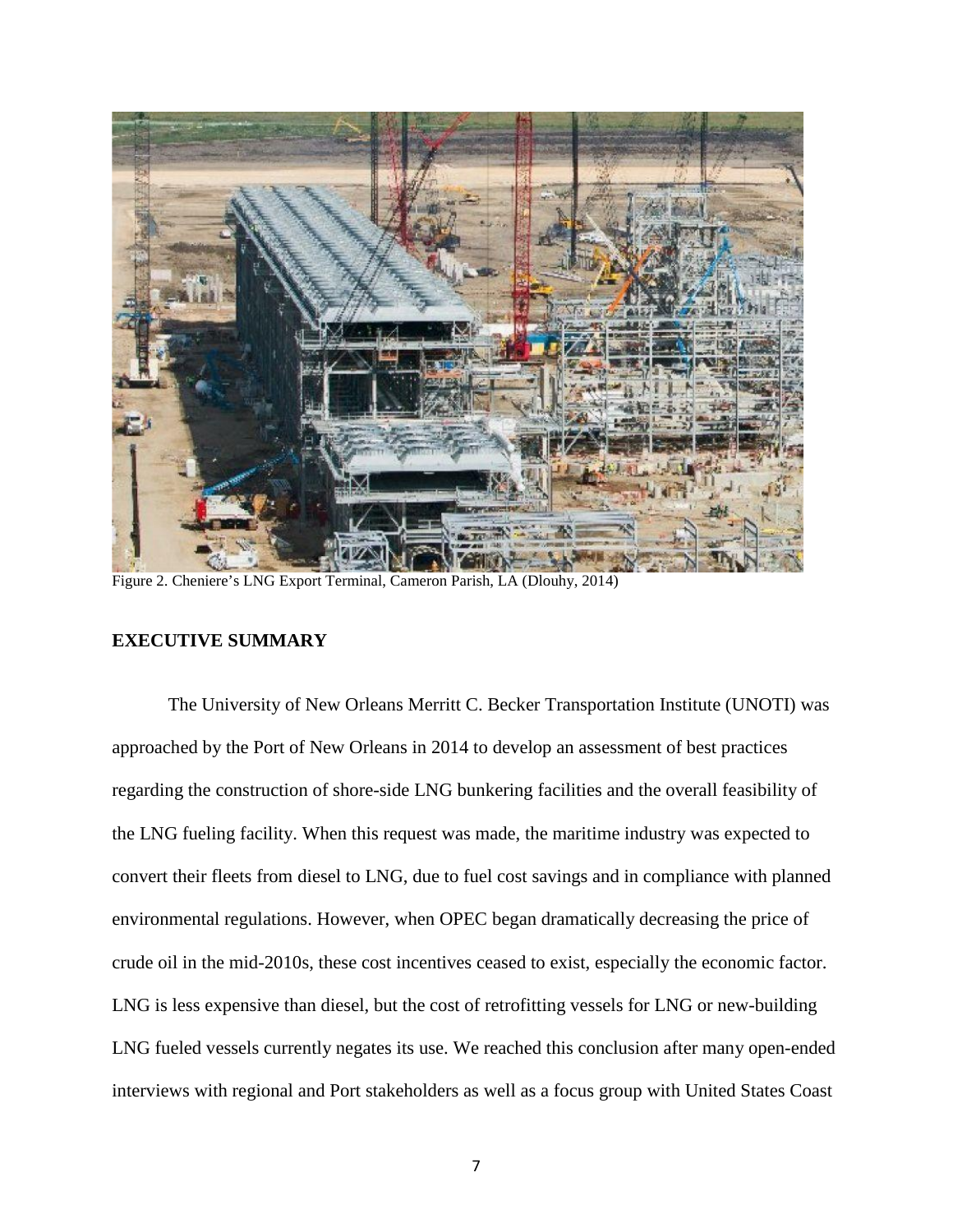Guard (USCG) Sector New Orleans personnel who are responsible for the regulatory compliance of LNG situated bunkering facilities within the PONO*.* This focus group was our source for the probable price of crude oil and its relation to LNG as a marine fuel. In their opinion (USCG) the price of oil will remain depressed for probably 5 more years which will impede the widespread use of LNG as a marine fuel, barring the imposition of global environmental regulations which would make fleet conversion a regulatory necessity. The prolonged time factor, and the continuing uncertainty about oil prices, according to both USCG, USDOT MARAD representatives and national / international experts, is impeding the maritime industry from adopting LNG as a viable fuel.

Consequently, there exists today no interest among users of the Port of New Orleans for LNG bunkering. Further, there are no market demands in the region for LNG marine fuel. What does exist are the general requirements outlined in the Code of Federal Regulations (CFR); specifically CFR 33-127-B, as the current state of best practices for LNG bunkering. Of greatest concern to the USCG are severe weather events, proximity to neighborhoods, and proximity to roadways.

UNOTI has also compiled various statistics on the use of LNG as an industrial feedstock for the resurgent redevelopment and expansion in the Louisiana industrial corridor along the Lower Mississippi River between Baton Rouge and New Orleans. As well, LA has multiple LNG export terminals either under construction, awaiting permitting by FERC or in the planning stage. For these later two categories, LNG is a hot commodity in Louisiana.

Louisiana is home to the nation's first LNG powered fleet of Offshore Supply Vessels operated by Harvey Gulf Maritime International (HGMI) who built the first LNG bunkering station in the U.S. at their OSV facility at Port Fourchon, LA. The state will also be home to the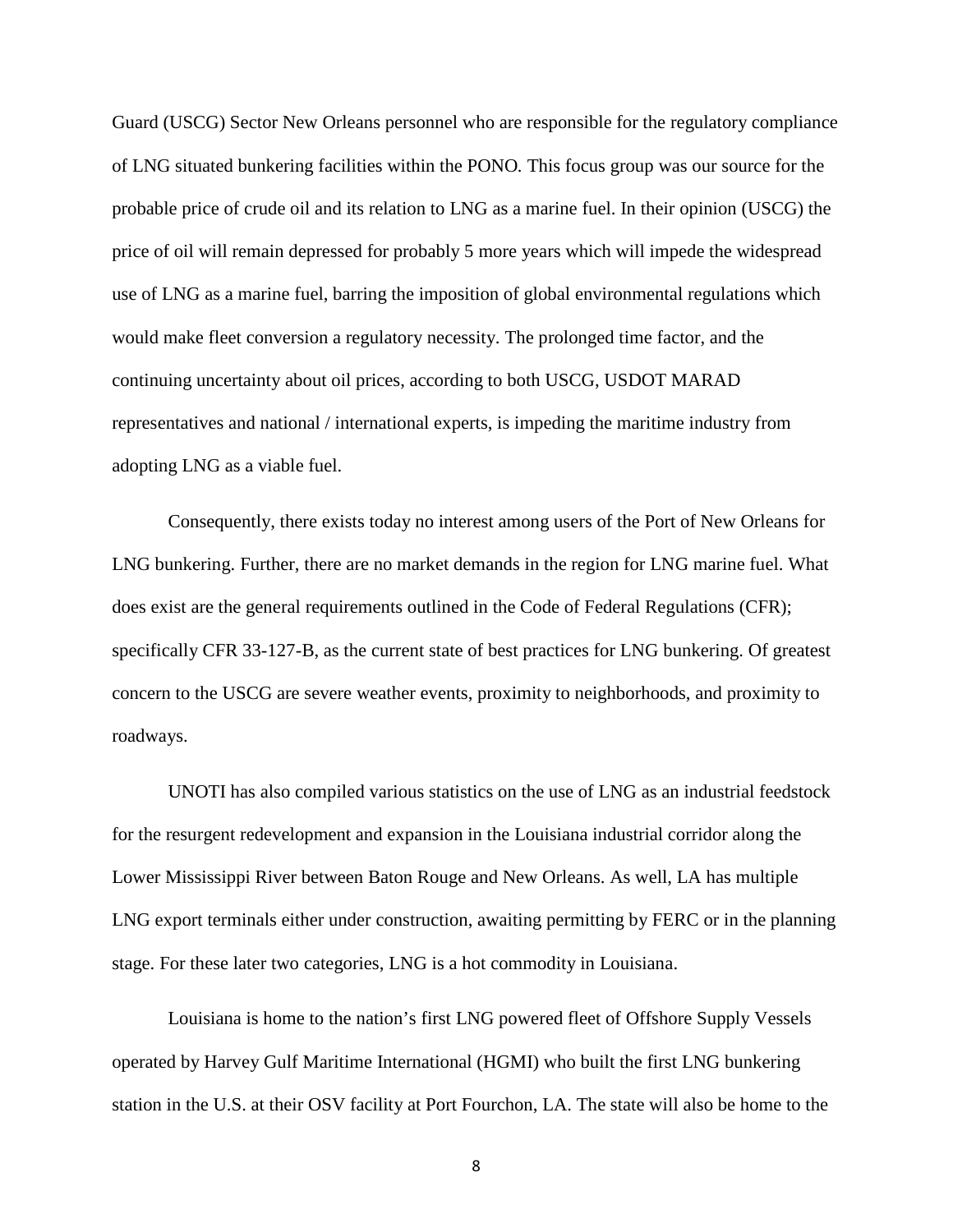first LNG Export Terminal, scheduled for its first shipment in January of 2016: Cheniere's Sabine Pass LNG Onshore Export Terminal in Cameron Parish. There are numerous other LNG export terminals currently under development, but the nation's energy markets make their future somewhat cloudy.

LNG as a feedstock for numerous industries is evident, particularly in the chemical and fertilizer sectors, and is causing an industrial revolution along the Mississippi River between New Orleans and Baton Rouge, south of Lake Charles along the Sabine Pass at the Texas / Louisiana border, and downriver of New Orleans where new export terminals are being planned. Finally, UNOTI has put these projects within a national perspective regarding the supply and demand of LNG using the latest projections from the Natural Gas Supply Association's (NGSA) 2015 Summer Outlook.

#### **BACKGROUND**

Regarding the status of LNG as a marine shipping fuel, in many cases press releases and related journal or news reports exceed the actual realities of many projects, particularly in light of today's energy markets. For Louisiana, however, this is not the case. Our first marine powered LNG maritime project is now operational based at Port Fourchon and the first LNG Export Terminal will ship its maiden cargo of LNG in January 2016.

Historically, Louisiana has a long association with the LNG industry, beginning in January 1959 when the first LNG-transporting vessel, The Methane Pioneer, sailed from Lake Charles, Louisiana to Canvy Island, United Kingdom. This event proved that large quantities of natural gas could be transported safely across the ocean. Thus began an ever-expanding relationship between LNG and Louisiana which continues to this day. LA has the first operating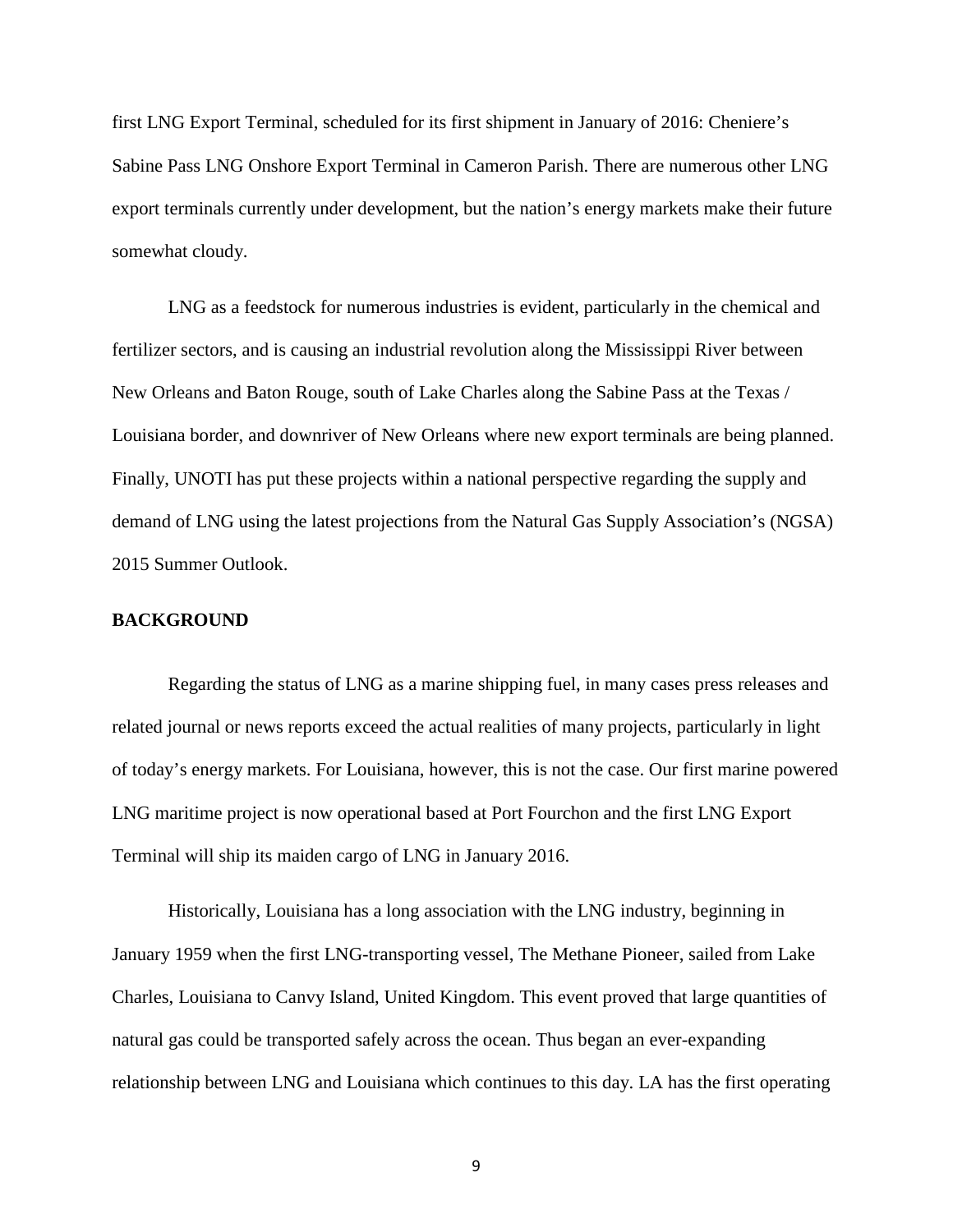Offshore Supply Vessels (OSV) fleet and the first LNG bunkering station at Harvey Gulf's vessel facility, located at Port Fourchon on the Gulf Coast. However, in the current market, no other marine applications for LNG have been found within the state.

In other instances, however, LA is experiencing over \$80B in industrial expansions or newbuilds principally being driven by the abundance of LNG and its support infrastructure in the state and its emergence as a primary location for LNG export terminals. The first U.S. on-shore LNG Export Terminal is located along the Calcasieu Ship Channel on the LA-TX border in Cameron Parish. The terminal is located at the widest point on the Sabine River with a maintained depth of 40 feet. It will have 2 docks that will not protrude into the open waterway while docked. Four dedicated docks will be stationed at the export terminal to ensure safe and timely escorts by crews specifically trained to berth LNG vessels. The terminal can simultaneously unload LNG vessels from each berth to maximize its efficiency and thru-put. It will have 5 storage tanks with a combined capacity of 17 Bcfe (billions of cubic foot equivalent). Phase 1 consists of 4 trains which will be complete in late 2015 and operational in the first quarter of 2016. Phase 2 consists of 2 additional trains which will be completed in 2019. The total project is expected to cost more than \$18B. (An LNG train is a plant's liquefaction and purification facility.)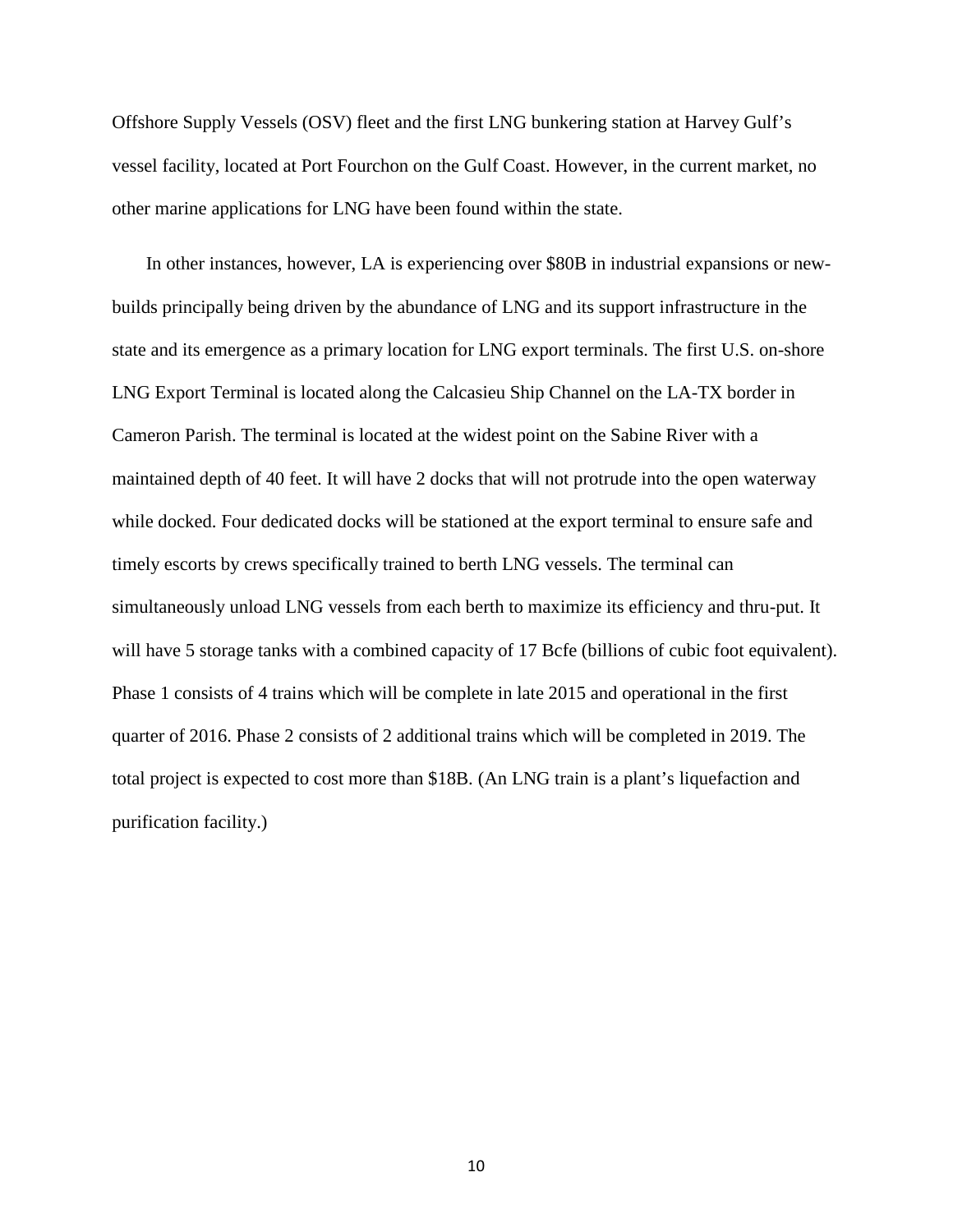Design production capacity is expected to be ~4.5 mtpg per train



Figure 3. Sabine Pass Liquefaction Projects: Trains 1-4 (Supply Update: Gulf of Mexico & Surrounding Area)

quality natural gas to be sourced from U.S. pipeline network

For Louisiana, there is an industrial revolution occurring due to the use of LNG as both an energy source and as an industrial feedstock. The low cost of LNG has fueled a renaissance in the chemical and related industries throughout the state but most are located within the Lower Mississippi River, between Baton Rouge and New Orleans and below Lake Charles in Southwest LA. At a recent forum sponsored by the Center for Planning Excellence in Baton Rouge, the Louisiana Chemical Association's Executive Director Dan Borne described the net impact on his industry. "To date, we've seen over \$80B announced for industrial new builds and expansions due to low-cost LNG. It's a renaissance for our industry and for the state." (Kemp, 2014).

Currently in Louisiana, there are 18 LNG-fueled industrial operations under construction in St. Charles, St. James and St. John parishes along the I-10 corridor between Baton Rouge and New Orleans. See Table I. Table II shows the status of six LNG export terminals currently under various stages of development in LA. Most recently, two more companies announced they are seeking approval from the Federal Energy Regulatory Commission to build significant facilities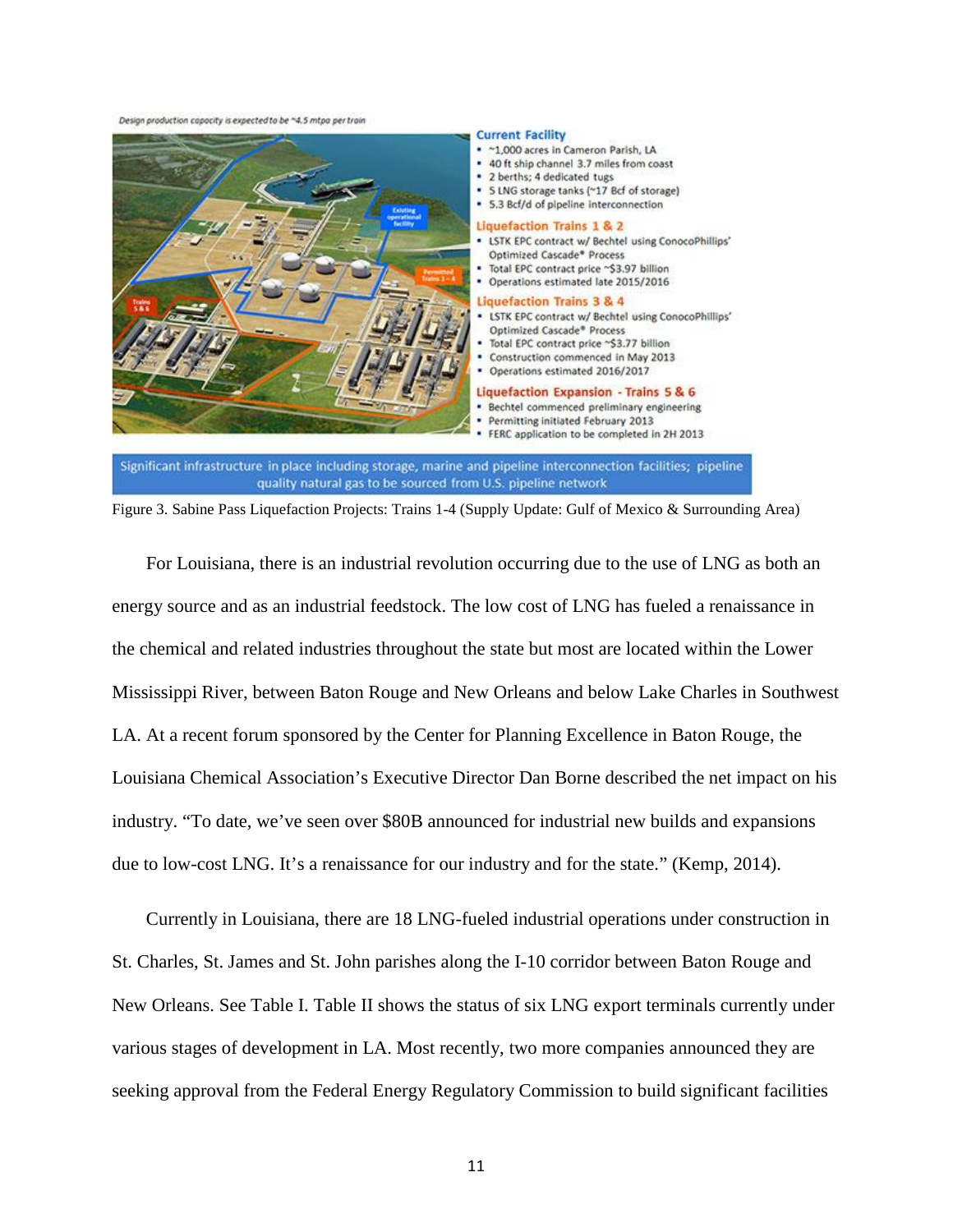south of New Orleans in Plaquemines Parish on both sides of the Mississippi River for exporting LNG to Europe and Asia beginning in 2020 (Associated Press, 2015). This is all due to the cost of LNG, the current support infrastructure for LNG, and a trained workforce familiar with the technical issues associated with this cryogenic fuel.



Monthly Nominal Natural Gas Prices 2005-2015 (Natural Gas Intelligence)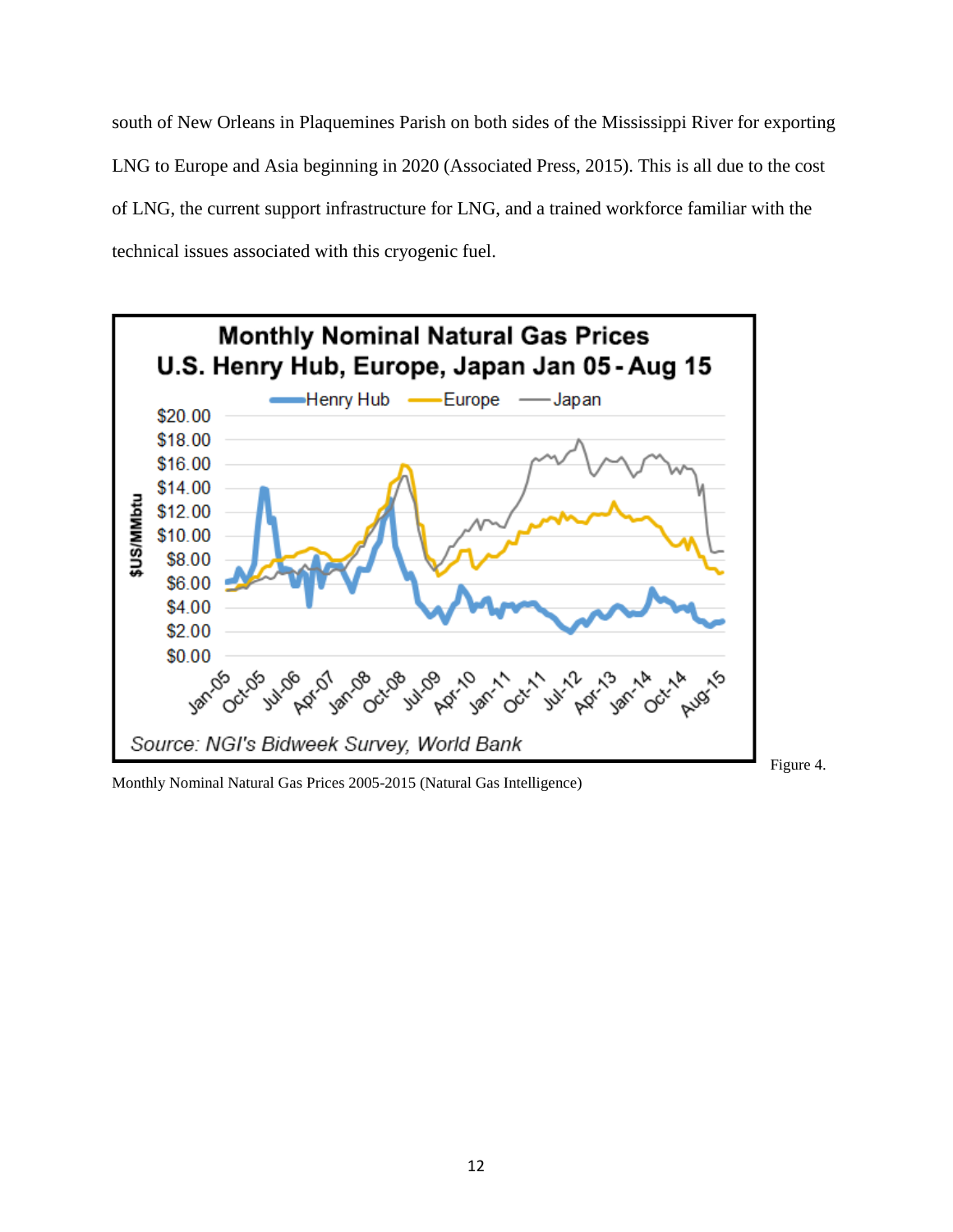| CORPORATION                                                                       | <b>CAPITAL \$ billions</b><br>PARISH |                                    | DIRECT JOBS CREATED |  |  |
|-----------------------------------------------------------------------------------|--------------------------------------|------------------------------------|---------------------|--|--|
| Nucor Steel - U.S.                                                                | St. James                            | \$3.4                              | 1250                |  |  |
| Yuhuang Chemical - China (methanol)                                               | St. James                            | \$1.85                             | 400                 |  |  |
| EuroChem - Russia (fertilizer)                                                    | St. John                             | \$1.5                              | 200                 |  |  |
| South Louisiana Methanol (U.S./New Zeal and)                                      | St James                             | \$1.3                              | 63                  |  |  |
| AM Agrigen Fertilizers - India                                                    | St. Charles                          | \$1.25                             | 150                 |  |  |
| Monsanto Expansion - U.S.                                                         | St. Charles                          | \$1.0                              | 95                  |  |  |
| Entergy / Little Gypsy Expansion U.S.                                             | St. Charles                          | \$1.0                              | $15 - 20$           |  |  |
|                                                                                   |                                      | <b>CAPITAL \$ millions</b>         |                     |  |  |
| Pin Oak Terminals - U.S. (crude oil)                                              | St. John                             | \$750                              | $80 - 100$          |  |  |
| NuStar - U.S. (crude oil tank storage)                                            | St James                             | \$365                              | 32                  |  |  |
| Syngas Energy - Malaysia (methanol)                                               | St. James                            | \$360                              | 86                  |  |  |
| Petroplex International - U.S. (crude oil)                                        | St James                             | \$300                              | 60                  |  |  |
| Marubeni Corporation-Gavilon Trading - Japan (grain)                              | St. James                            | \$250                              | 100                 |  |  |
| First Bauxite Corporation - Canada (proppants sp?)                                | St. John                             | \$200                              | 100                 |  |  |
| Bunge North America expansion - U.S. (grain)                                      | St. Charles                          | \$140                              | $\star$             |  |  |
| Momentive Special ty Chemicals                                                    | St. Charles                          | \$38                               | 8                   |  |  |
| Kongsberg Maritime - Norway (office & training)                                   | St. Charles                          | \$15                               | 200                 |  |  |
| Denka Performance Elastomers - Japan (Corporate Headquarters)                     | St. John                             | $\star$                            | 16 (corporate)      |  |  |
| Formosa Petrochemical Corporation - Taiwan (industrial complex feasibility study) | St. James                            | \$9.4 (billion)                    | $\star$             |  |  |
|                                                                                   |                                      |                                    |                     |  |  |
| Total Capital Investment=\$ 20.7 billion                                          |                                      | Direct Jobs Created= 2,855 - 2,880 |                     |  |  |
| Source: Paul Aucoin, Port of South Louisiana                                      |                                      |                                    |                     |  |  |

#### Table I - Developing LNG Based Projects in the Industrial Corridor within the Port of South Louisiana

#### Table II - LNG Export Terminals in Louisiana

| LNG Export Terminals in Louisiana Location |                                      | Project Cost                   | Capadty | Site                  |       |     | Direct Jobs Indirect Jobs Construction Jobs Production Start   FERC Permit |                 |              | Developer                                         |
|--------------------------------------------|--------------------------------------|--------------------------------|---------|-----------------------|-------|-----|----------------------------------------------------------------------------|-----------------|--------------|---------------------------------------------------|
|                                            |                                      |                                |         |                       |       |     |                                                                            |                 |              |                                                   |
| Live Oak LNG                               | Calcasicu Ship Channel               | S2 Billion                     | 5 MIPA  |                       | 100   | 385 |                                                                            | 1,000 late 2019 | late 2016    | Parallax Energy                                   |
| Sabine Pass LNG                            |                                      | \$18 Billion for 1st 4 trains  |         | 31.5 MIPA 1,000 acres |       |     |                                                                            | late 2015       |              | Cheniere Energy Inc.                              |
|                                            |                                      | Trains 5 & 6 pending           |         |                       |       |     |                                                                            |                 |              |                                                   |
|                                            |                                      | 1st LNGExport Terminal to open |         |                       |       |     |                                                                            |                 |              |                                                   |
| Louisiana LNG                              | Plaquemines Parish                   |                                |         |                       |       |     |                                                                            |                 |              |                                                   |
| Cameron LNG                                | Hackberry, LA                        | \$10 Billion                   | 12 MIPA |                       |       |     |                                                                            | 2018            |              | 9/10/2014 Sempra LNG, GDF SUEZ S.A., M tsui & Co. |
|                                            |                                      |                                |         |                       |       |     |                                                                            |                 |              | Japan Investment, LLC                             |
| Magnolia LNG                               | Port of Lake Charles                 | \$3.5 Billion                  | 8 MIPA  | $115$ acres           | 65-70 | 175 | 1,000                                                                      | 2018            |              | Liquified Natural Gas Limited (Australia)         |
|                                            |                                      |                                |         |                       |       |     |                                                                            |                 |              |                                                   |
| Sasol Ethane Cracker                       | Westlake, LA (near Lake Charles)     | \$8.9 Billion                  |         |                       | 500   |     | 3,300                                                                      |                 |              |                                                   |
|                                            |                                      |                                |         |                       |       |     |                                                                            |                 |              |                                                   |
| Venture Gobal LNG                          | Plaquemines, Parish West Bank        |                                | 20MIPA  | $632 a$ ges           |       |     |                                                                            |                 | 2020 Pending | Venture Global                                    |
|                                            | Pointe-a-la-Hache                    |                                |         |                       |       |     |                                                                            |                 |              |                                                   |
|                                            |                                      |                                |         |                       |       |     |                                                                            |                 |              |                                                   |
| Louisiana LNG                              | Plaquamines Parish, Davant East Bank |                                | 6MIPA   | 190 acres             |       |     |                                                                            |                 | 2020 Pending | Louisiana LNG                                     |
|                                            | Lease from Plaquenines Port Harbor & |                                |         |                       |       |     |                                                                            |                 |              |                                                   |
|                                            | <b>Terminal District</b>             |                                |         |                       |       |     |                                                                            |                 |              |                                                   |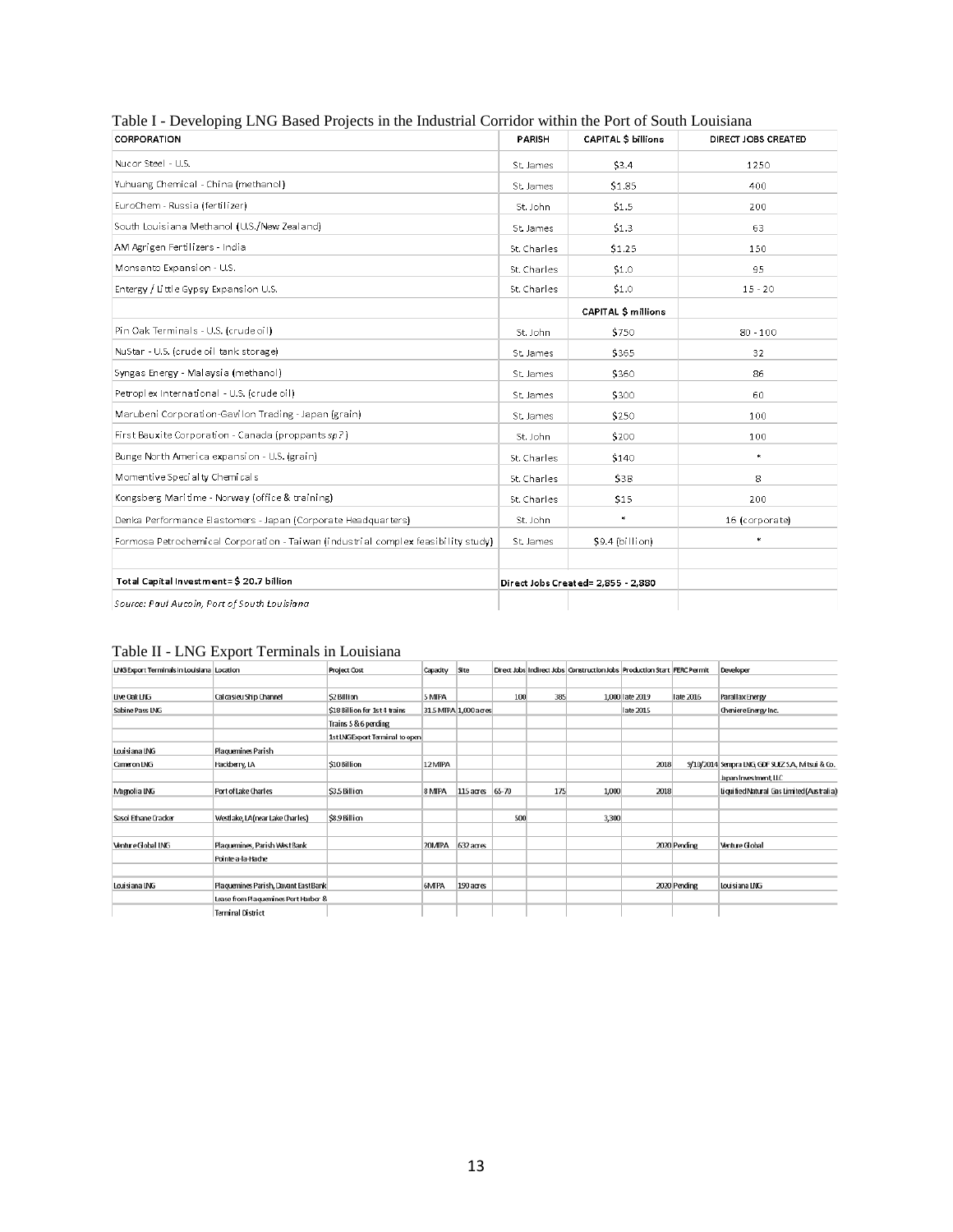For a national perspective, based on multiple conversations with Chad Verret, Executive Vice President of LNG and Alaska for Harvey Gulf International Marine and Board Member of the Natural Gas Supply Organization (NGSA), we have reviewed the most recent market assessment by the NGSA entitled "2015 Summer Outlook: Markets Matter". As stated in this report, the focus of this report is on industrial demand. The low cost of natural gas is spurring 98 major industrial projects over the 2010-2020 decade, with the majority being new projects in petrochemical, fertilizer, steel, gas-to-liquids and paper/pulp. There are 29 expansions and 9 restarts. Total investment to build these proposed projects is estimated at \$110-\$120 Billion which will increases supply by 4.2 Bcf/d. (NGSA, 2015).



#### NORTH AMERICAN LNG IMPORT / EXPORT TERMINALS

Figure 5. North American LNG Import/Export Terminals (McAllister & Jones, 2012)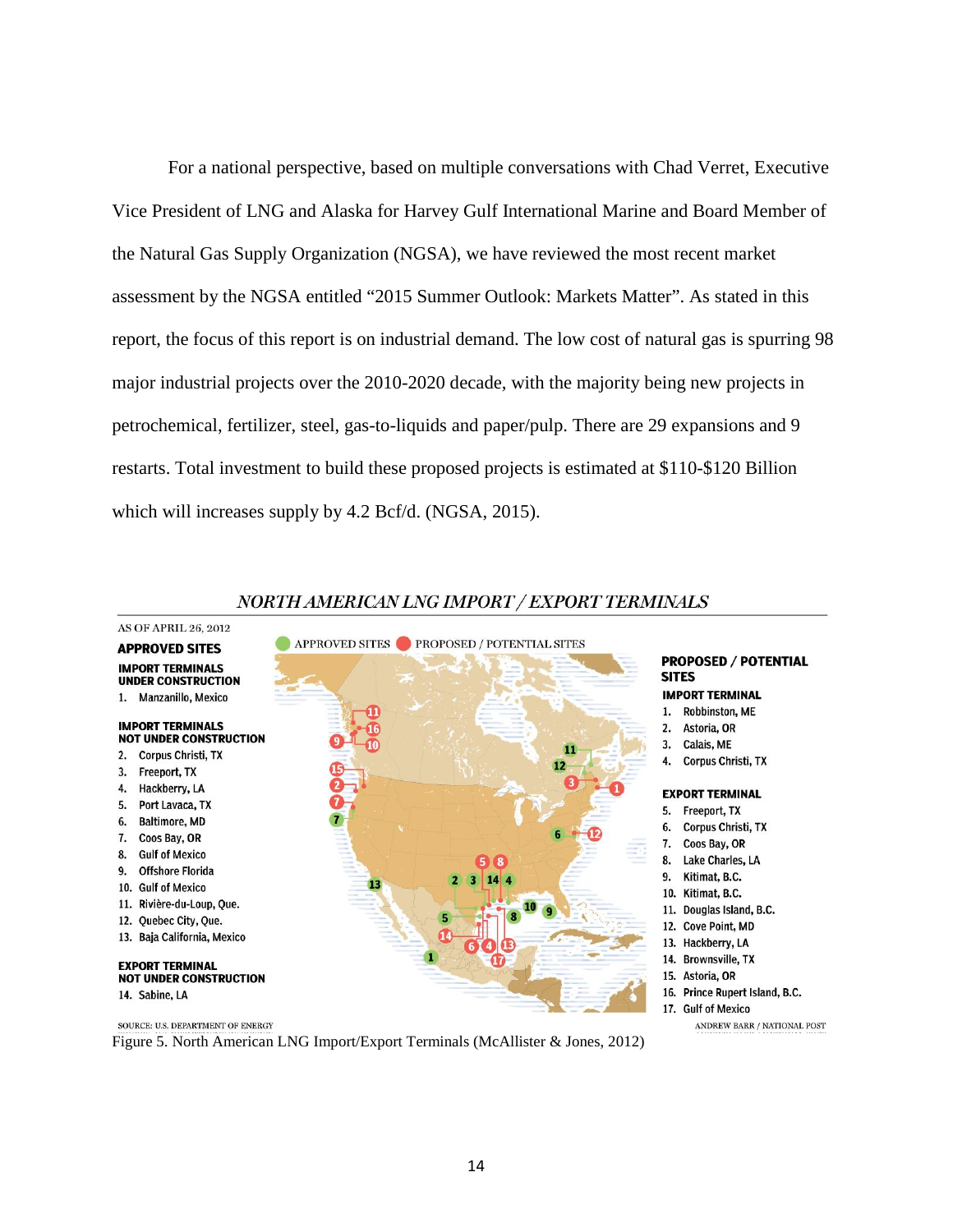

Figure 6. Oil Prices, 2012-2015 (Thompson, 2015)

# **METHODOLOGICAL APPROACH**

This paper represents over 15 months of effort to understand what is happening in Louisiana as the result of Liquefied Natural Gas (LNG) in three separate categories: its use as a marine fuel; as an export commodity; as an industrial feedstock, particularly for the chemical and fertilizer sectors. We used four qualitative methods based on our research needs and time constraints.

The first was participant-observation in the following:

● Active participation in the following: the World Trade Center of New Orleans' Transportation Committee; the Regional Planning Commission's Freight Transportation Roundtable; USCG Sector New Orleans Local Area Committee.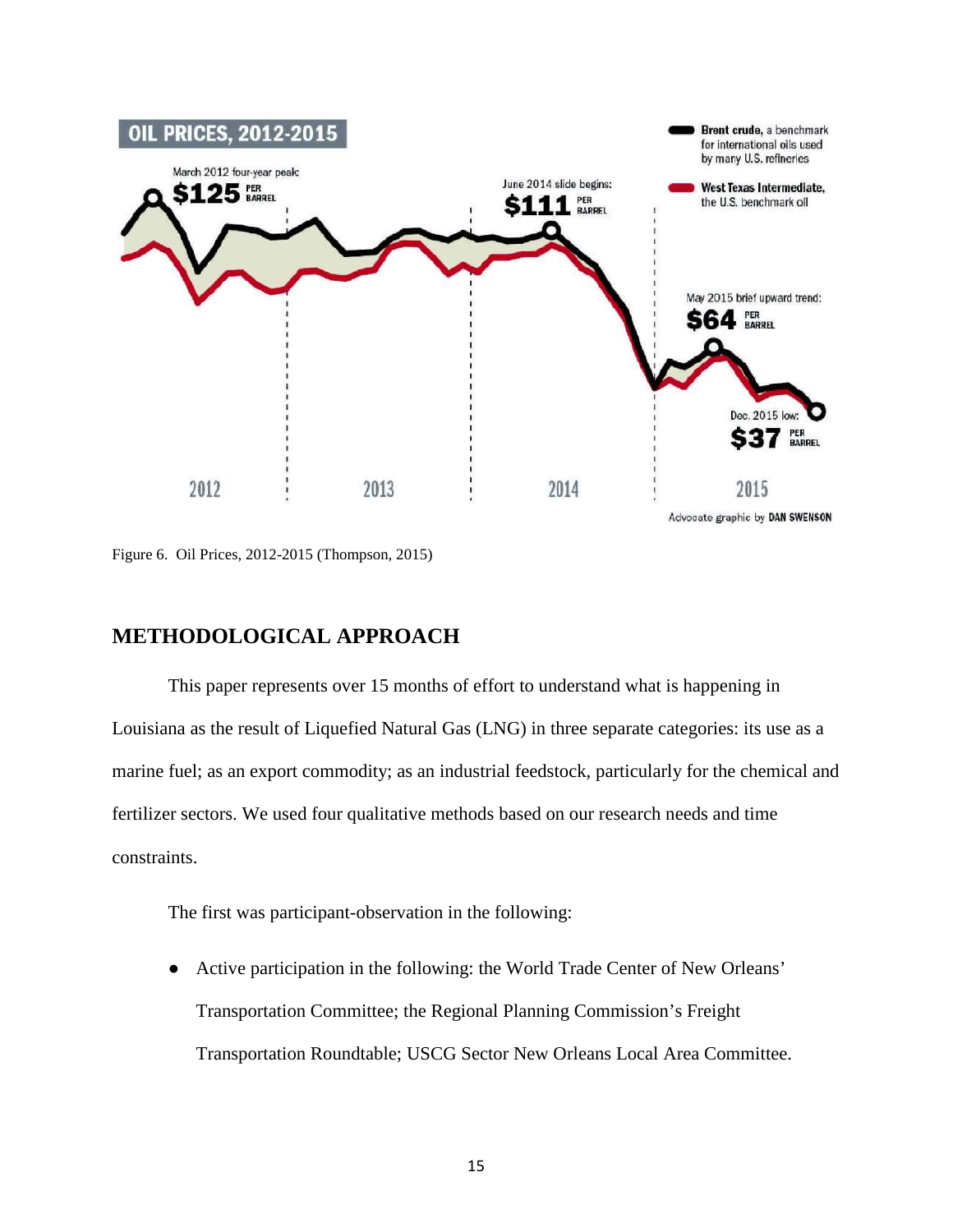- Attendance at Center for Planning Excellence Policy (CPEX) Forum "Boom Without Bust"; May, 2014.
- Onsite visits to LNG bunkering facility at Port Fourchon, LA and key person interviews with Harvey Gulf International Marine personnel
- Active participation in the New Orleans Port Safety Committee.
- Attendance at the HHP (High Horse Power) Summit in October 2014 for the latest news of LNG facilities either being planned or under development at U.S. ports (Tacoma, Washington and Jacksonville, Florida).
- Participation in the Critical Commodities Conference in New Orleans April 7-9, 2015 to hear the latest news LNG industry and related perspectives such as the impact of the Panama Canal Expansion on LNG transport
- Numerous interviews with Chad Verret, point-person for Harvey Gulf Maritime International (HGMI) LNG bunkering station at Port Fourchon, LA and Executive VP for Alaska and LNG.
- Interviews with senior staff at USDOT's Maritime Administration (Washington, DC) and MARAD's New Orleans' Gateway office.
- Key person interviews with USCG Sector New Orleans personnel regarding LNG as a marine fuel and the energy market.

When we refer to the method of participant observation, we used techniques which have been modified from their practice in exotic locations within the discipline of anthropology. For this project, we used urban ethnography – which includes ethnographic studies of businesses, corporations, and governments – as self-study of our own societal manifestations of cultural style rather than those of an exotic other.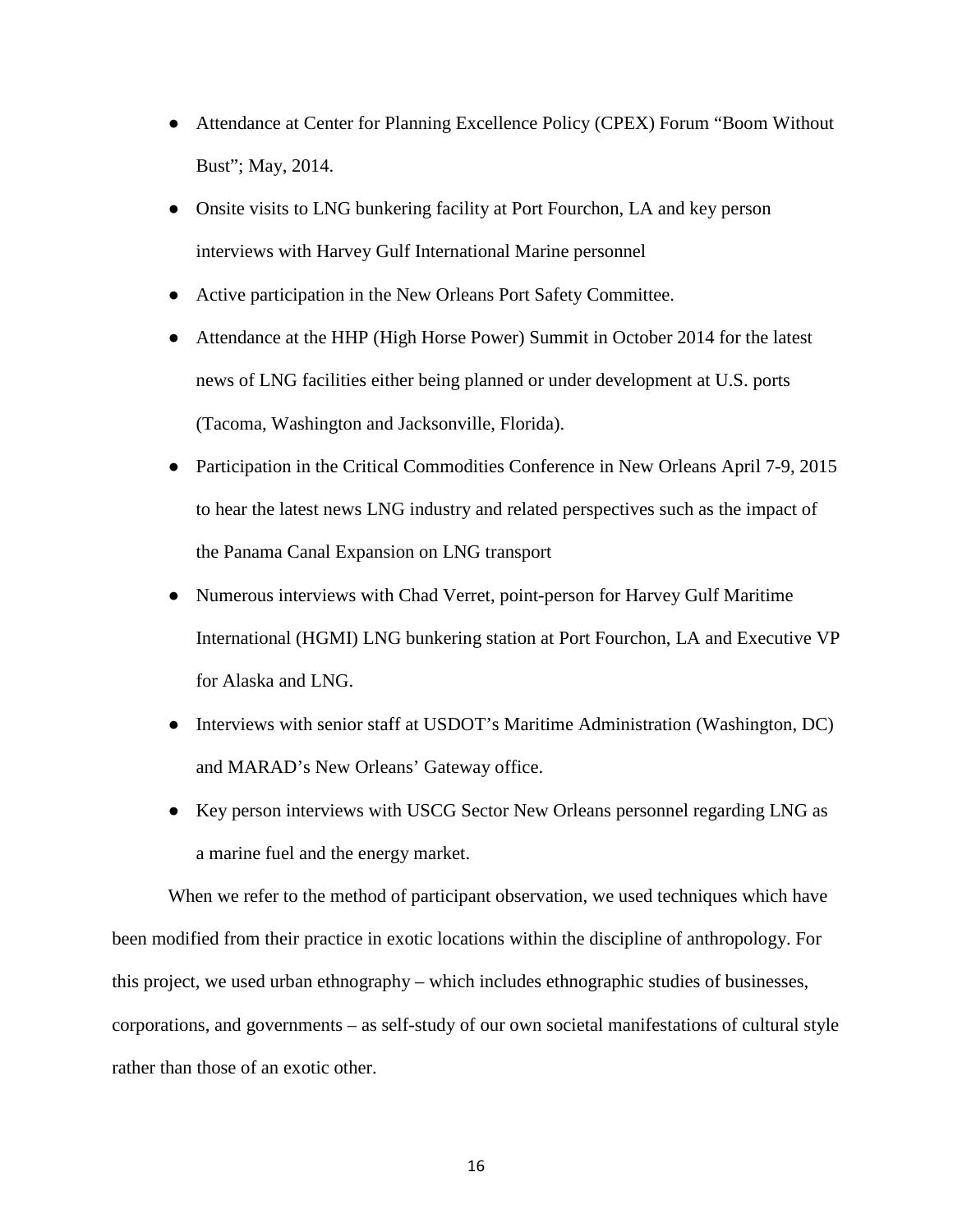Specifically, we used a variety of this practice known as "Participant-as-Observer" (Hesse-Biber & Leavy, 2011, p. 206), in which the senior researcher for this project, Amdal, was a well-known figure in the transportation planning community. This method was used for the fuller end of the participation spectrum. Amdal's "observation role [was] secondary to [his] participant role" (Creswell, 2014, p. 191).

The second method was multiple individual open-ended qualitative interviews, "…based on a set of topics discussed in depth rather than…standardized questions" (Babbie, 2013, p. 317) when we spoke to the following industry leaders:

- Chad Verret, the director of Harvey Gulf Marine International's LNG-bunkered and fleet-operated facility at Harvey Gulf Maritime International in Port Fourchon, Louisiana;
- Ongoing discussions with key staff of the Port of New Orleans regarding a potential LNG bunkering station;
- Discussions with USCG officials regarding LNG bunkering permitting processes and recent history with the HGMI Port Fourchon LNG bunkering station as well as recently announced Mississippi River Export Terminals in Plaquemines, Parish (downriver of New Orleans);
- Discussions with senior staff members of Louisiana Economic Development LED (Louisiana Economic Development  $LED$ )<sup>[1](#page-16-0)</sup> regarding the statewide impact of LNG on industrial expansions or new-builds within the Lower Mississippi River and along the Calcasieu Ship Channel south of Lake Charles, LA.

<span id="page-16-0"></span> $1$ <sup>1</sup> The data which we obtained via discussions with LED approximately through spring of 2015.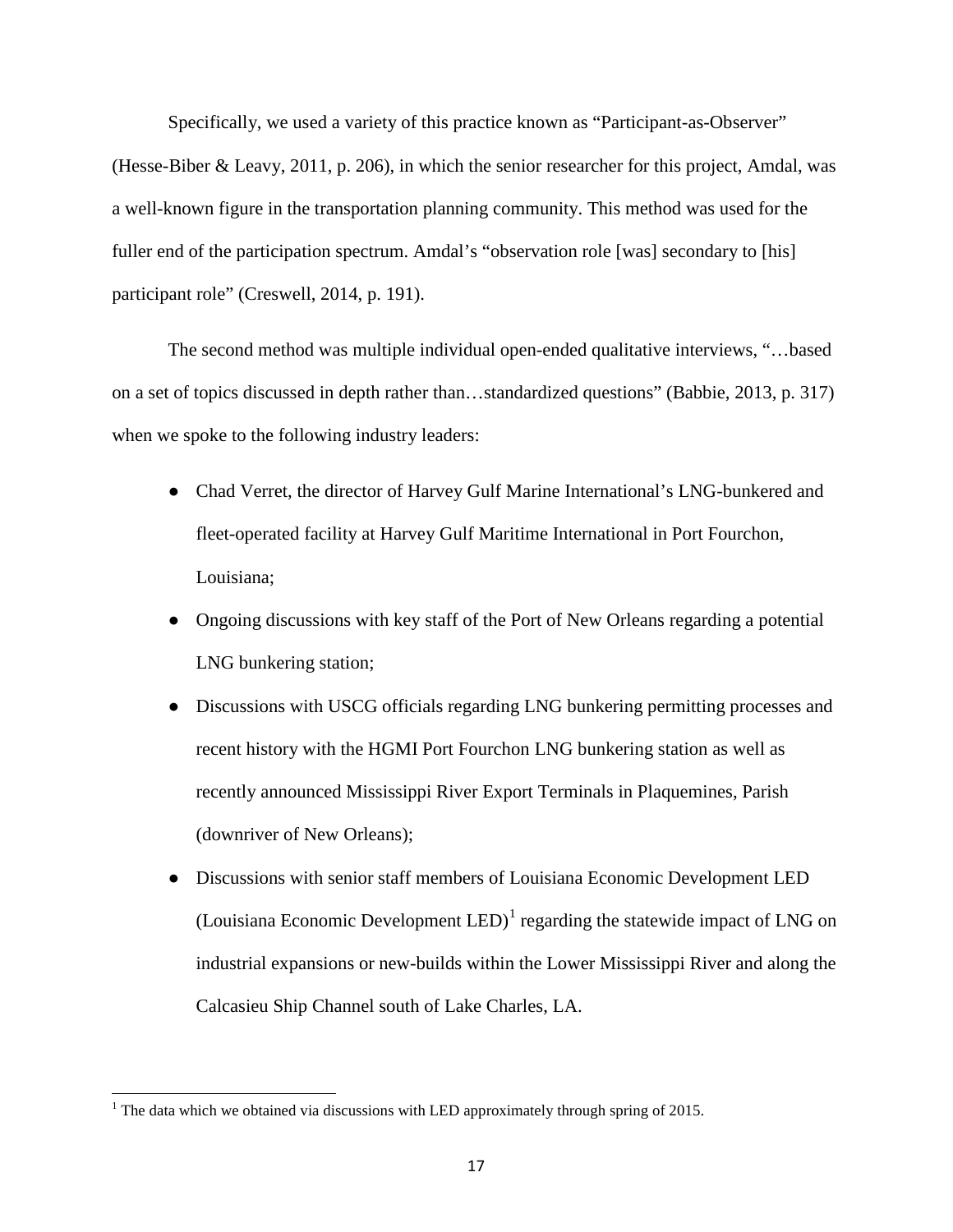• Discussion with Paul Aucoin, Executive Director of the Port of South Louisiana (PSL), on the impact of LNG as a feedstock on industrial expansions or new builds within the jurisdiction of the PSL.

The strength of this approach is it enables the researcher to become knowledgeable of those issues related to the topics under discussion of which he or she may previously have been unaware. The main drawback of this research method involves critiques of its reliability (ibid, 325). As with participant observation, other researchers who sat down with these industry representatives to discuss the same topics would bring different knowledge bases to the interview. Therefore, topics which arose in the conversation experienced by us as revelatory and indicative of directions for pursuing this research project might not surface at all for other researchers, who therefore might come to different conclusions.

The third method was an open-ended focus group interview with USCG personnel from Sector New Orleans in order to determine the potential for LNG as a bunkered marine fuel at the Port of New Orleans. These are the USCG personnel responsible for seeing that LNG bunkering at the Port of New Orleans proceeds in accordance with safety regulations. The primary advantage of the focus group method is that it puts the researcher in touch with the knowledge base of participants in the topic under study when the researchers are significantly lacking in information about it (Hesse-Biber & Leavy, 2011). The open-ended nature of the interview facilitated the emergence of significant issues we were completely unaware of, thereby facilitating the direction of the research (Babbie, 2013). The primary weakness of this methodology in terms of replicating our results would be the difficulties involved in assembling this same group (Babbie, 2013) for other researchers.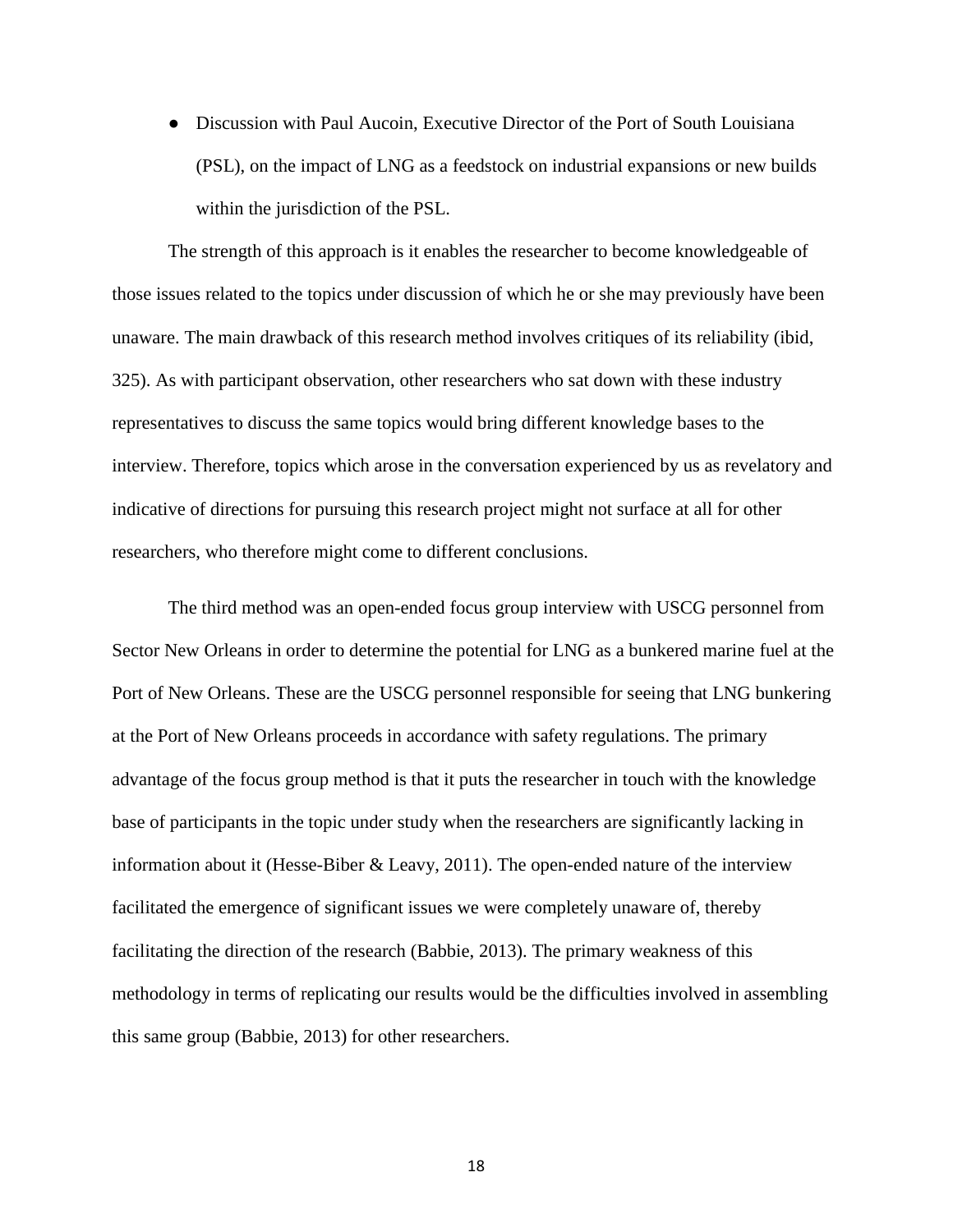The fourth and final aspect of our methodology consisted of a content analysis derived from the following components:

- Review of industry standards for LNG bunkering authored by various consultancies.
- The review of all HHP whitepapers distributed post HHP 2014.
- The review of all maritime industry web-based journal responses to the emergence of LNG as a marine fuel.
- Daily review of key-word searches (LNG, marine fuels, maritime industry) and the compilation of related UNOTI library resources.

In content analysis, the various materials fall within the domain of this research method (see Babbie, 2013, p. 331). Our unit of analysis was all references to the use of LNG as a marine fuel,. as well as its wider industrial applications. Our unit of observation was all of the media which are listed above. This was not as thorough a content analysis as the potential application of the method allows for – coding of related groups of words as occurrences of repeated themes, combined with a statistical analysis of their frequency to determine their presumed significance to the group under study (or the phenomenon socially related to that group, i.e. LNG as the phenomenon and the maritime industry as the group; see Colby, 1966, p. 68). Rather, in participation and conversation with the stakeholders we outlined above, we began to gain an overall sense of repetition within our materials of the conclusion of this paper: that while the economic and environmental utility of LNG is well known in overall industry, the current global energy climate precludes its use as a marine fuel pending regulatory intervention.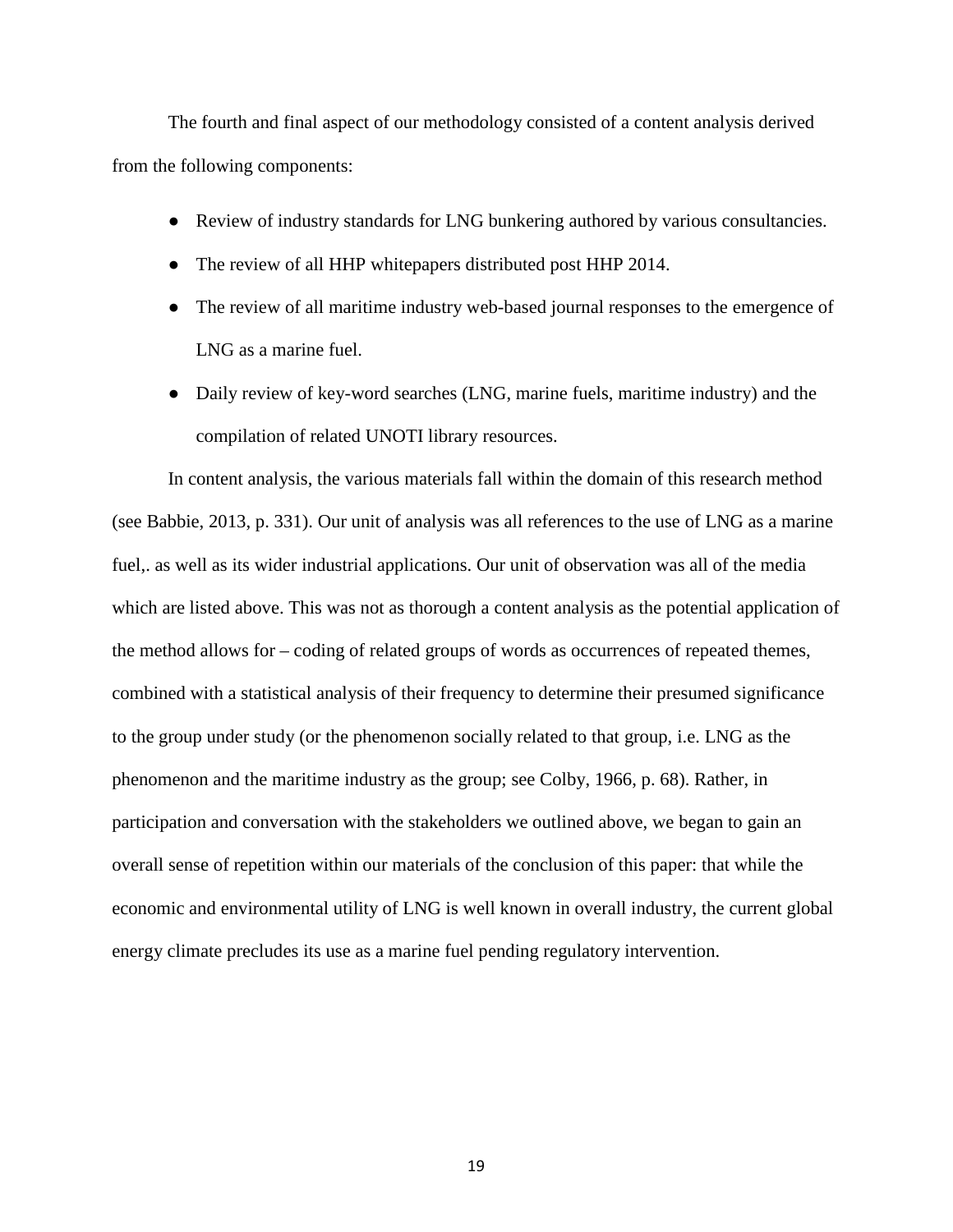#### **FINDINGS**

Concerning any extant best practices which could be adapted to LNG bunkering at the Port of New Orleans, our USCG focus group directed us to the federal regulations concerning port-sited LNG bunkering facilities, which are detailed in CFR 33-127. This is the only extant record of best practices by federal officials. Our focus group discussion led us to the three primary factors taken into account by the USCG when considering the Port of New Orleans as a site for the bunkering of LNG as a marine fuel: severe weather probabilities, proximity to neighborhoods, and proximity to roadways. We also reviewed updated reports on LNG bunkering and best practices authored by DNV and ABS.

Regarding the acceleration of LNG as an industrial feedstock for new industry however, our fieldwork revealed a petrochemical manufacturing boom in the parishes between New Orleans and Baton Rouge. This is the secondary finding from our research.

Thirdly, Louisiana is experiencing a new cargo export potential with LNG and the construction of the required LNG Export Terminals in diverse locations. Initially, these terminals were all located along the Calcasieu Ship Channel south of Lake Charles. More recently LNG Export Terminals have been proposed for two sites south of New Orleans in Plaquemines Parish, Louisiana. Local industry and political leaders see this as a positive indicator for the continued strength of the LNG industry within Louisiana.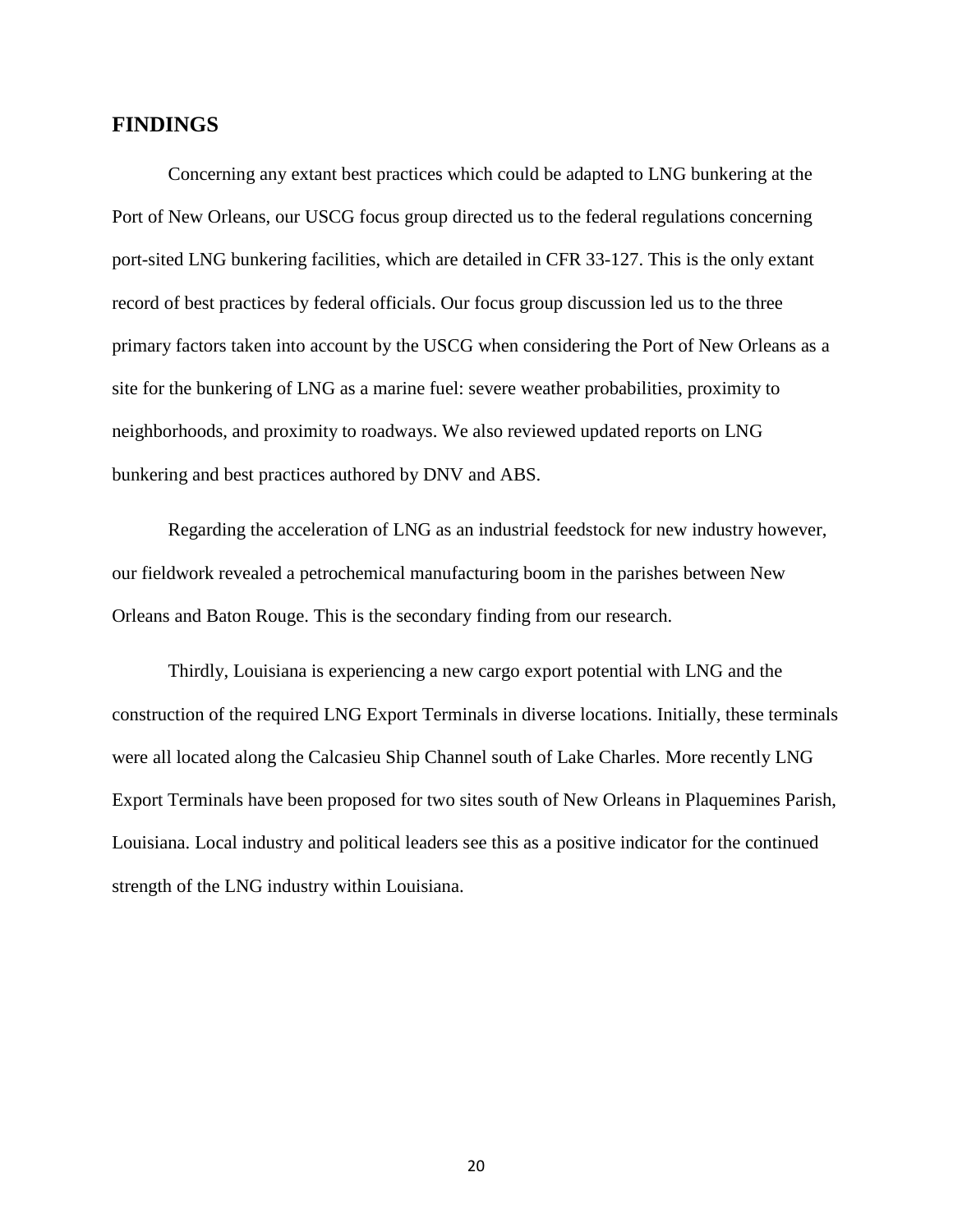## **IMPACTS/BENEFITS OF IMPLEMENTATION**

After spending over 15 months researching LNG as a marine fuel, UNOTI personnel have determined that, to quote Gertrude Stein "There is no there, there." Recent interviews with officials at the USCG Sector New Orleans and MARAD have confirmed this opinion: the relative cost of a barrel of crude oil will remain depressed for the near term. Furthermore, at the current time there is no interest in using LNG as a marine fuel within the Lower Mississippi River region. Primarily this lack of interest is due to the overall energy sector being in turmoil, caused by the decreasing cost of oil. Projections for the future range widely with some experts predicting costs to decrease to \$20.00 per barrel within this decade while others speculate that the price of oil will reach \$90.00 by 2020 (see Murray, 2015; Conti, 2014). As a result, the future for the energy sector currently is quite blurry. In this environment, large scale investment decisions are being put on hold for at least 5 years by shipping companies, marine terminal operators, port authorities or other financial interests, particularly in the United States, when it comes to LNG as a marine fuel.

But UNOTI has summarized other LNG facilities under development or soon to be operational in Louisiana. This project provides a detailed assessment of the impact of LNG as an inexpensive feedstock for industries involved in the production of chemicals, fertilizers or related products. But for all these categories, the economics of LNG and the energy sector in particular, is key. Crude oil costs continue downward while LNG remains very inexpensive for industrial users.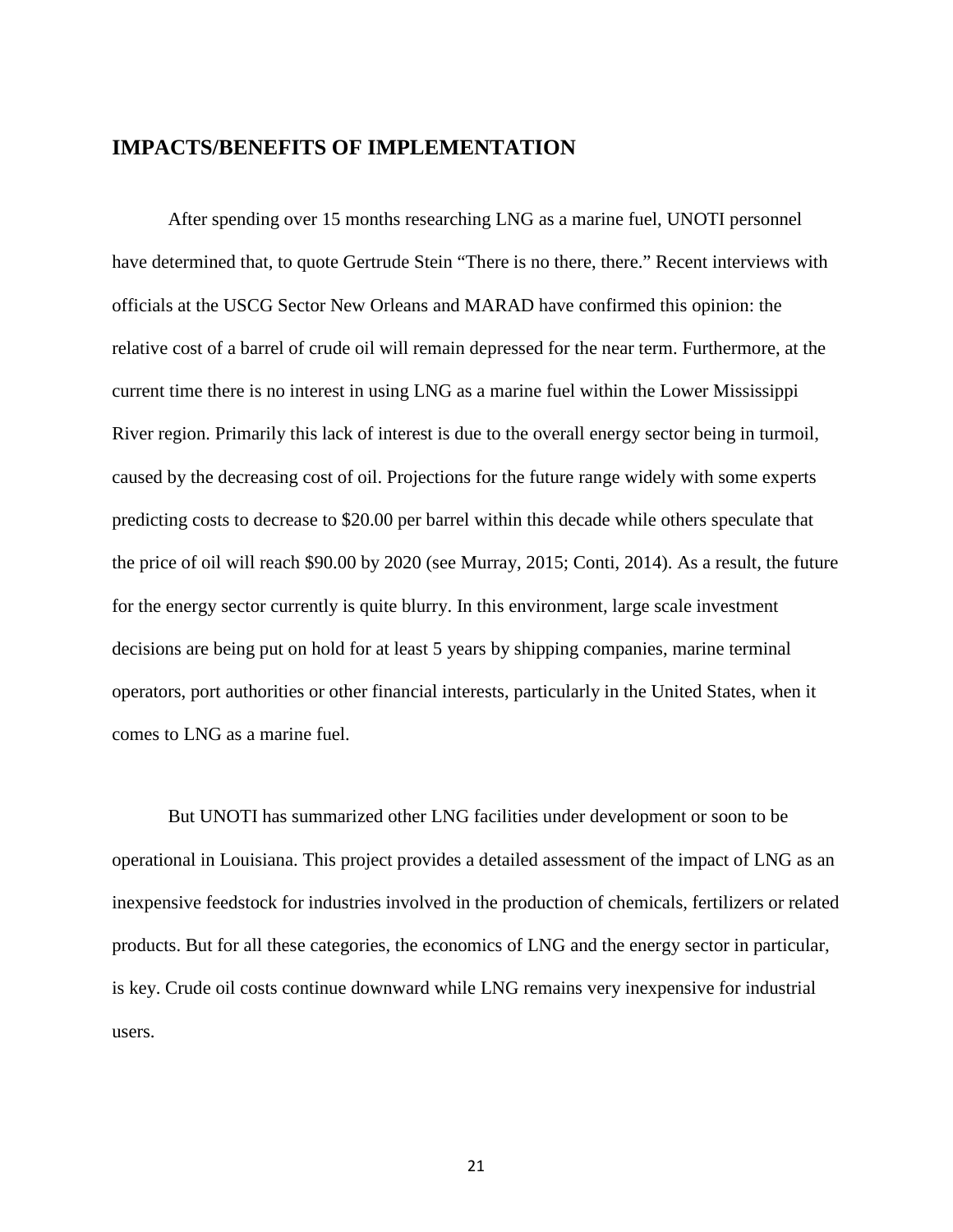## **RECOMMENDATIONS AND CONCLUSIONS**

Our overall conclusion regarding the economic potential of LNG bunkering by ports for its use as a marine fuel – in addition to its access by fleets – is that ports and shipping lines which completed these projects by 2013 are probably seeing a significant return on their investments. However, given the current volatility of global energy markets, which is projected by many to extend for at least the next five years, makes capital investment in LNG as a marine fuel is inadvisable at this time. Our sources uniformly predicted that this would be the case pending global imposition of environmental regulations – i.e. penalties or carbon taxes – which would make compliance by means of LNG bunkering and fleet conversion regulatory regulation driven.

The best recommendation that can be made from this research at present is for the Port of New Orleans to join with the International Chamber of Shipping (ICS) in encouraging the International Maritime Organization (IMO) division of the United Nations to continue taking the lead in globally-applied emissions standards. These standards, recently updated at the 21st Conference of the Parties (or "COP") to the United Nations Framework Convention on Climate Change (UNFCCC) – generally referred to as COP21 – are summarized as "Mandatory regulations already adopted by IMO [which] will ensure that all ships built after 2025 will be at least 30% more efficient than ships operating today. Combined with further technical and operational measures plus new technology, international shipping should be able to reduce its CO2 per tonne-kilometre by 50% before 2050" (Hinchcliffe, 2015). As the shipping industry is committed to the most rapid reduction possible of its share of greenhouse gas emissions., and the transfer of the global shipping fleet to LNG is the most efficacious way to attain this end.,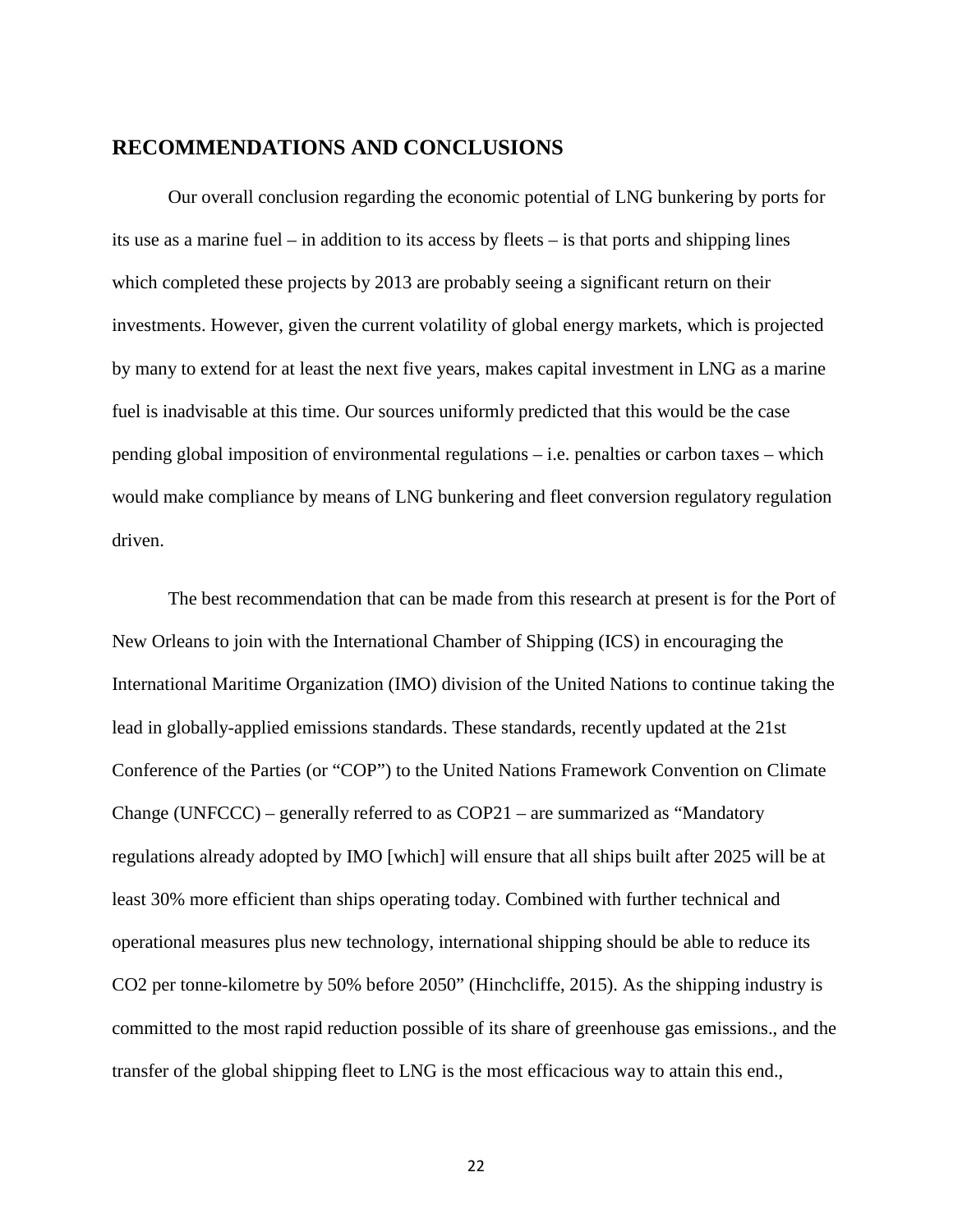therefore the Port would be best advised to aggressively support an IMO-derived driven global implementation of policies which would make this fleet conversion ultimately more cost effective than continued reliance upon cheap diesel as a marine fuel. There is in fact as of this writing a harbinger of this activity which the Port of New Orleans would be well-advised to participate in: "Companies with some extensive marine and liquefied natural gas (LNG) expertise have joined in an effort to provide LNG as a maritime fuel globally, the three companies announced Thursday. They said the goal is to make LNG the "marine fuel of choice. Siemens Drilling and Marine, a second Siemens' business, Dresser-Rand (D-R), and Lloyd's Register (LR) are joining forces to provide marine vessels powered by natural gas, seeking to meet the increasingly tougher emissions standards for shipping regionally and globally" (Nemec, 2015).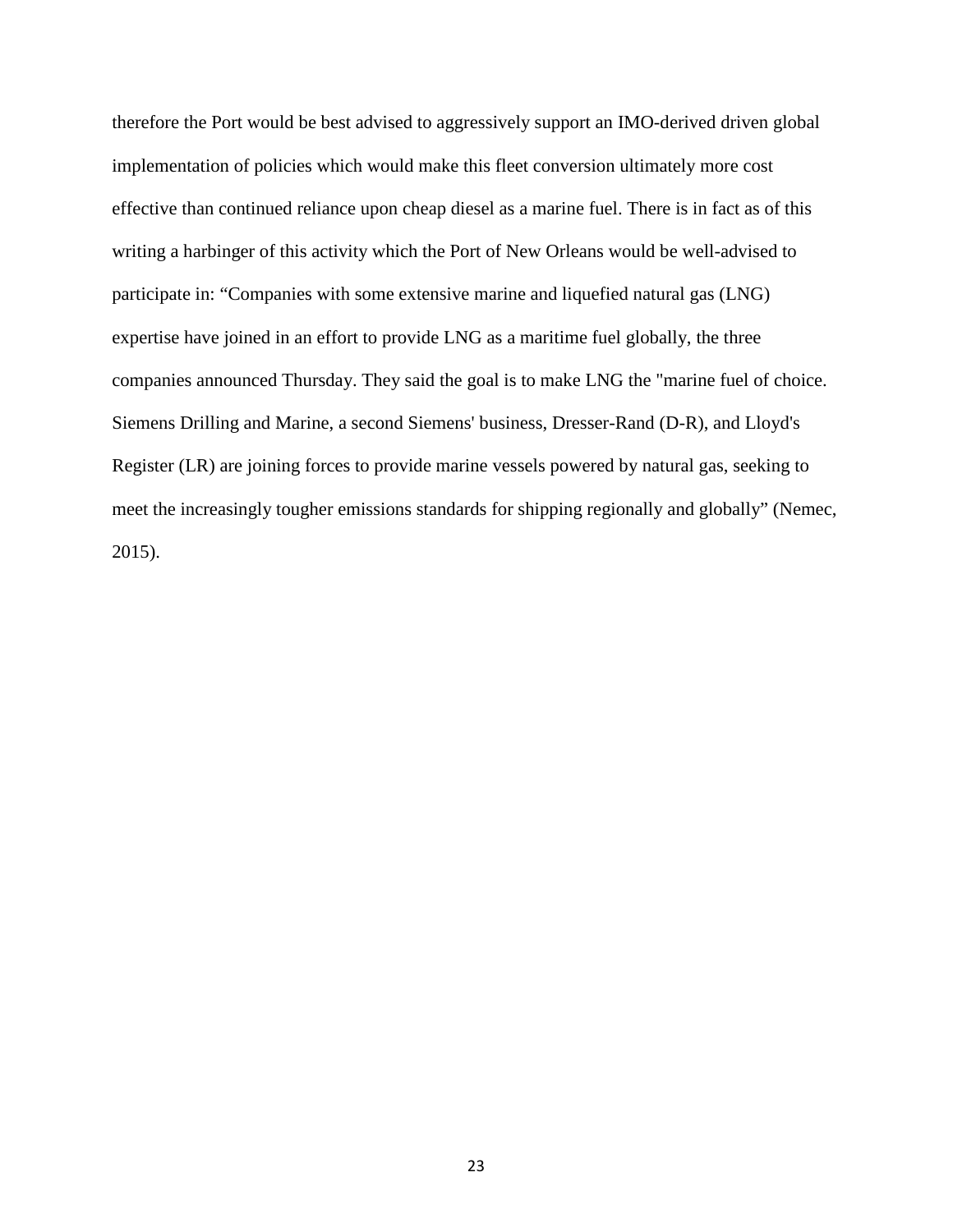## **REFERENCES**

- Associated Press. (2015, December 7). Two new natural gas facilities proposed for Louisiana. Retrieved from http://neworleanscitybusiness.com/blog/2015/12/07/two-new-natural-gasfacilities-proposed-for-louisiana/
- Babbie, E. R. (2013). *The practice of social research*. Belmont: Wadsworth Pub.
- Colby, B. N. (1966). The Analysis of Culture Content and the Patterning of Narrative Concern in Texts. *American Anthropologist, 68*(2), 374-388. Retrieved from http://doi.org/10.1525/aa.1966.68.2.02a00050
- Conti, J. (2014, September 9). INTERNATIONAL ENERGY OUTLOOK 2014. Retrieved December 8, 2015, from http://www.eia.gov/forecasts/ieo/more\_overview.cfm
- Creswell, J. W. (2014). *Research design: Qualitative, quantitative, and mixed method approaches* (4th ed.). Thousand Oaks, CA: Sage Publications.
- Dlouhy, J. (2014, April 26). Projects are in line to export LNG. Retrieved from http://www.houstonchronicle.com/business/energy/article/Projects-are-in-line-to-export-LNG-5431401.php
- Hesse-Biber, S. N., & Leavy, P. (2011). *The practice of qualitative research*. Los Angeles: SAGE.
- Hinchcliffe, P. (2015, December 1). Shipping Industry Supports Global Climate Change Deal and is Committed to Ambitious CO2 Reduction Led by IMO. Retrieved December 9, 2015, from http://www.ics-shipping.org/news/press-releases/2015/12/01/shippingindustry-supports-global-climate-change-deal-and-is-committed-to-ambitious-co2 reduction-led-by-imo
- Kemp, J. M., PhD. (2014). Boom Without Bust: Connecting the Southeast Louisiana Super Region to Equitable and Sustainable Prosperity. Retrieved from http://static1.squarespace.com/static/53c97389e4b06d1cfa9bbd08/t/5592a717e4b0a06e66 894445/1435674391969/2014\_CONNECT\_policy\_forum\_report.pdf
- McAllister, E., & Jones, J. (2012, May 16). Two new LNG projects planned in North America. Retrieved from http://business.financialpost.com/news/ten-lng-projects-planned-in-northamerica
- Murray, A. (2015, November 10). CEO Daily: Tuesday, November 10. Retrieved December 8, 2015, from http://fortune.com/2015/11/10/ceo-daily-tuesday-november-10/?iid=sr-link3
- Natural Gas Intelligence. Natural Gas Intelligence is a leading daily provider of natural gas prices, natural gas news, and gas pricing data to the deregulated North American natural gas industry. (n.d.). Retrieved from http://www.naturalgasintel.com/topics/357-liquefiednatural-gas-lng